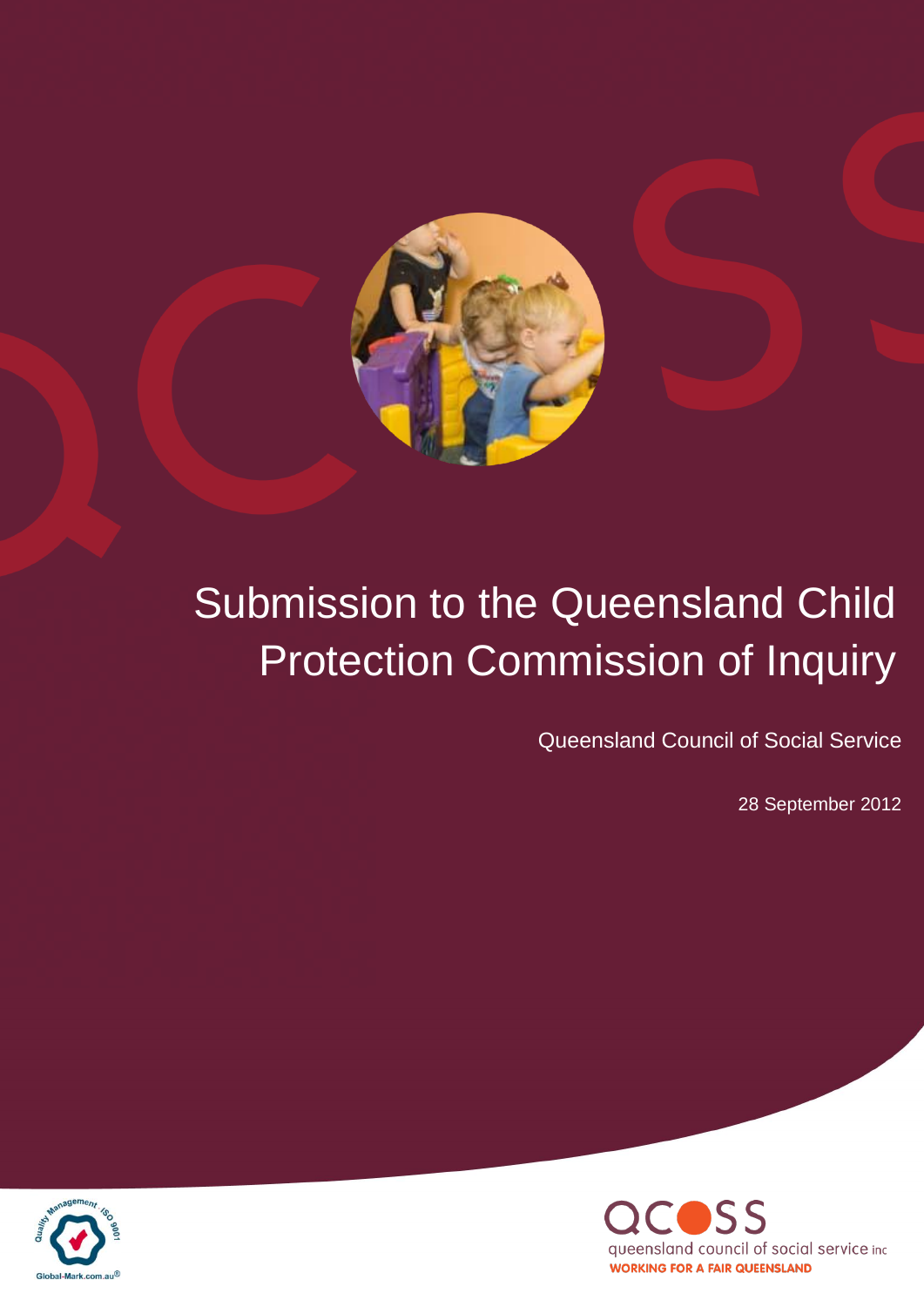# **QCOSS Submission to the Queensland Child Protection Commission of Inquiry**

# **Executive summary**

This submission to the Queensland Child Protection Commission of Inquiry is provided by the Queensland Council of Social Service (QCOSS). QCOSS is a peak state-wide body for the health and community services sector in Queensland, with over 650 members across the state.

QCOSS advocates for a fair, inclusive and sustainable Queensland. QCOSS provides a voice for Queenslanders affected by poverty and inequality; leads on issues of significance to the community services sector; and contributes to national issues through membership in the nation-wide COSS network.

This submission refers specifically to the Commission of Inquiry"s aim of examining:

- a) the effectiveness of the current child protection system and whether the current use of resources is adequate or could be used more efficiently; and
- b) specific issues relating to the exiting of children and young people from care.

The cost of child protection services and Out of Home Care (OOHC) are increasing at an unsustainable rate. At the same time very little investment is being given to services that could avert the need for costly crisis services associated with the child protection, health and criminal justice systems.

The families and children most at risk of coming into contact with the child protection system are vulnerable families and children who are in need of intensive support. These include families on low incomes, young parent families, sole parent families, Aboriginal and Torres Strait Islander families, families from Culturally and Linguistically Diverse communities (CALD), families with a parent who has a disability, and families experiencing issues with housing, domestic violence, substance abuse or mental illness.

Unless serious efforts are made to address the multiple risk factors characterising vulnerable families, rates of child abuse and neglect will only increase and the cost of the child protection system will continue to rise.

The child protection system must be redesigned to place greater emphasis on prevention and early intervention. Rebalancing investment towards prevention and early intervention is critical to achieve positive outcomes for children and families. Realigning services to focus on improving outcomes for vulnerable families and children must include interventions aimed at addressing core social determinants, such as education, employment and housing. This will have positive long-term impacts on workforce participation and economic productivity, reduce the incidence of child abuse and neglect and reduce the cost of child protection. It will also reduce associated health and criminal justice systems costs.

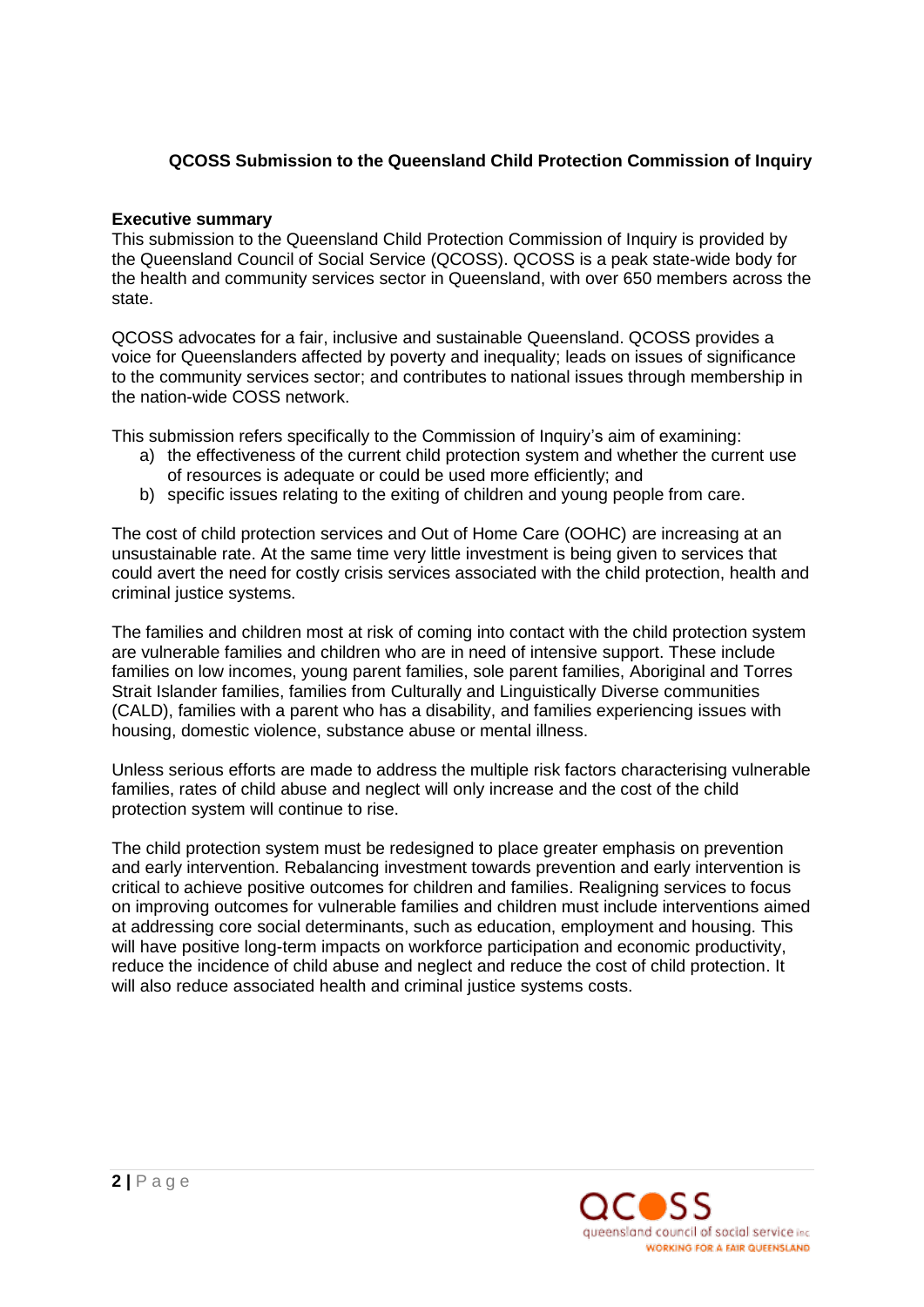# **Priority Actions**

The following diagram represents critical elements of a realigned child protection system (see Figure 1, below). It includes six evidence based actions and three enablers required to reorientate the child protection system towards prevention and early intervention, facilitate improved outcomes for families and children and reduce the costs of crisis services associated with the child protection system.



**Figure 1: Key elements required to rebalance the child protection system in Queensland**

# **Priority 1: Reduce barriers to employment for vulnerable families**

Access to wrap around employment support for vulnerable families will lessen the risk of child maltreatment. This should include services that provide education and training assistance, help with securing housing and support to address issues associated with poor mental and physical health, drug and alcohol dependence, domestic violence and other barriers to employment.

# **Priority 2: Develop targeted maternal and child health service for vulnerable families**

A targeted maternal and child health service will respond specifically to the needs of vulnerable families and their children. This service should include: non-stigmatising entry pathways; flexible delivery modes; well-trained and competent staff; advice and support

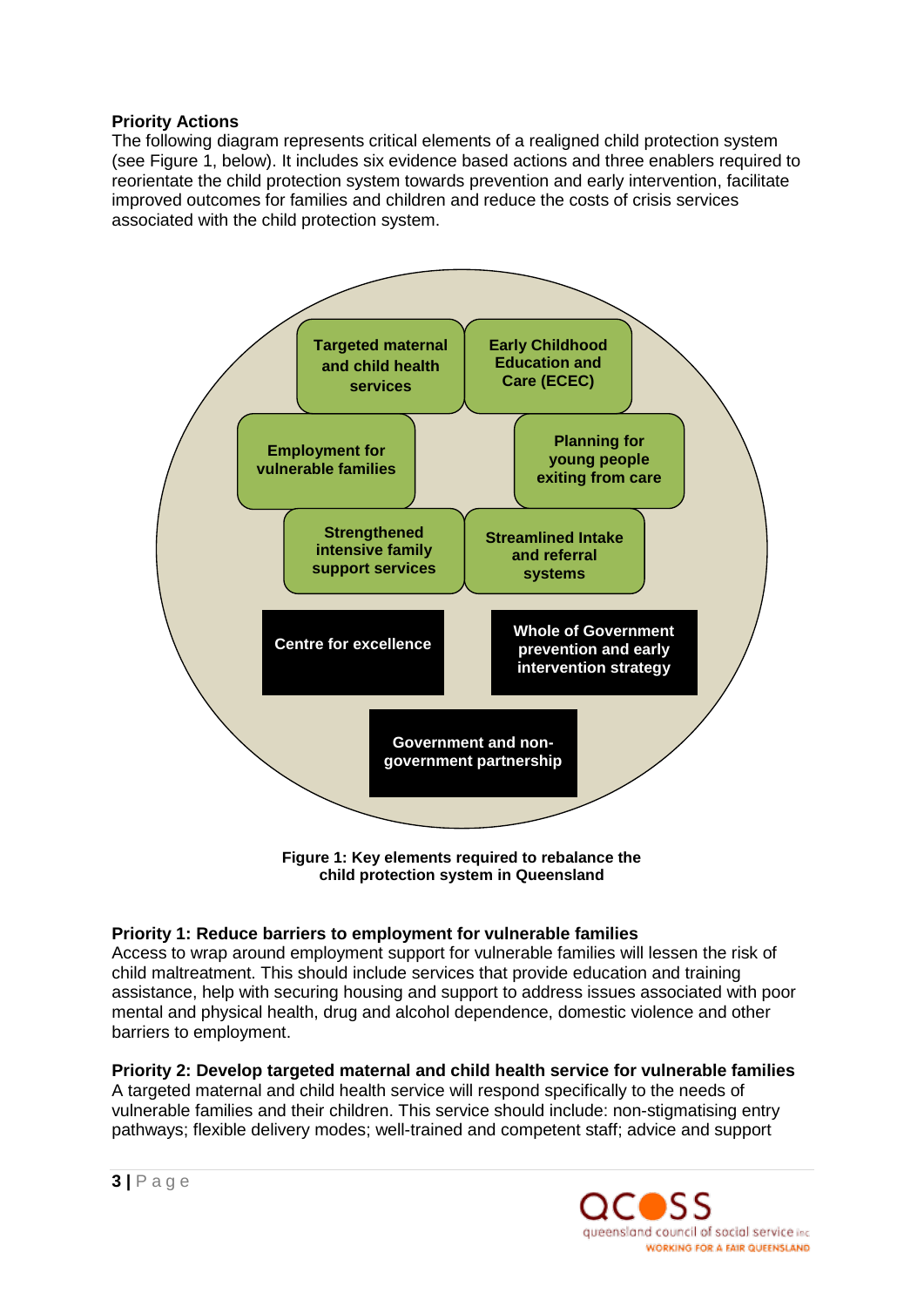attuned to the needs of the family; referral and brokerage; and culturally appropriate delivery models.

# **Priority 3: Improve access to Early Childhood Education and Care (ECEC) for vulnerable families**

Improved access to ECEC will provide vulnerable children with opportunities at a critical time in their development. ECEC services should: be affordable for low income families; be culturally safe for Aboriginal and Torres Strait Islander and Culturally and Linguistically Diverse (CALD) families; be easily accessible to vulnerable families and provide practical support to parents.

# **Priority 4: Strengthen existing intensive family support services**

A coordinated state-wide approach to intensive family support will provide vulnerable families with opportunities to access services when, where, and for as long as they need them. These services should be orientated towards building protective factors, strengthening family functioning and addressing child development needs.

# **Priority 5: Streamline intake and referral systems for support services**

Redesigning intake and referral systems to include community based entry points will create easier access to intensive family support for vulnerable families and children. This should include the capacity for families to self-refer to relevant programs.

# **Priority 6: Improve planning for young people exiting from care**

Earlier multi-agency, intersectoral care planning - well in advance of a young person exiting from living in care - will provide young people with the best chance of success. This should include opportunities for young people to have contact with relevant support services and access to education and training opportunities before a young person exits from care.

# **Priority 7: Develop a whole of government prevention and early intervention strategy**

A comprehensive prevention and early intervention strategy will guide the implementation of a whole of government approach to prevention and early intervention. The strategy should be driven by defined outcomes and supported by more integrated policy, program and service delivery for vulnerable families and children.

# **Priority 8: Enhance government and non-government partnership processes**

A partnership approach requires multidisciplinary, intersectoral consultation and engagement to share collective knowledge in the deliberation of strategic issues relating to child protection in Queensland and to make recommendations to the Queensland government on how to deliver the best care and support.

# **Priority 9: Create a centre for excellence**

A community sector based centre for excellence will support the shift to an outcomes based approach and ensure that evidence based best practice is applied in the delivery of family support programs aimed at vulnerable families and children.

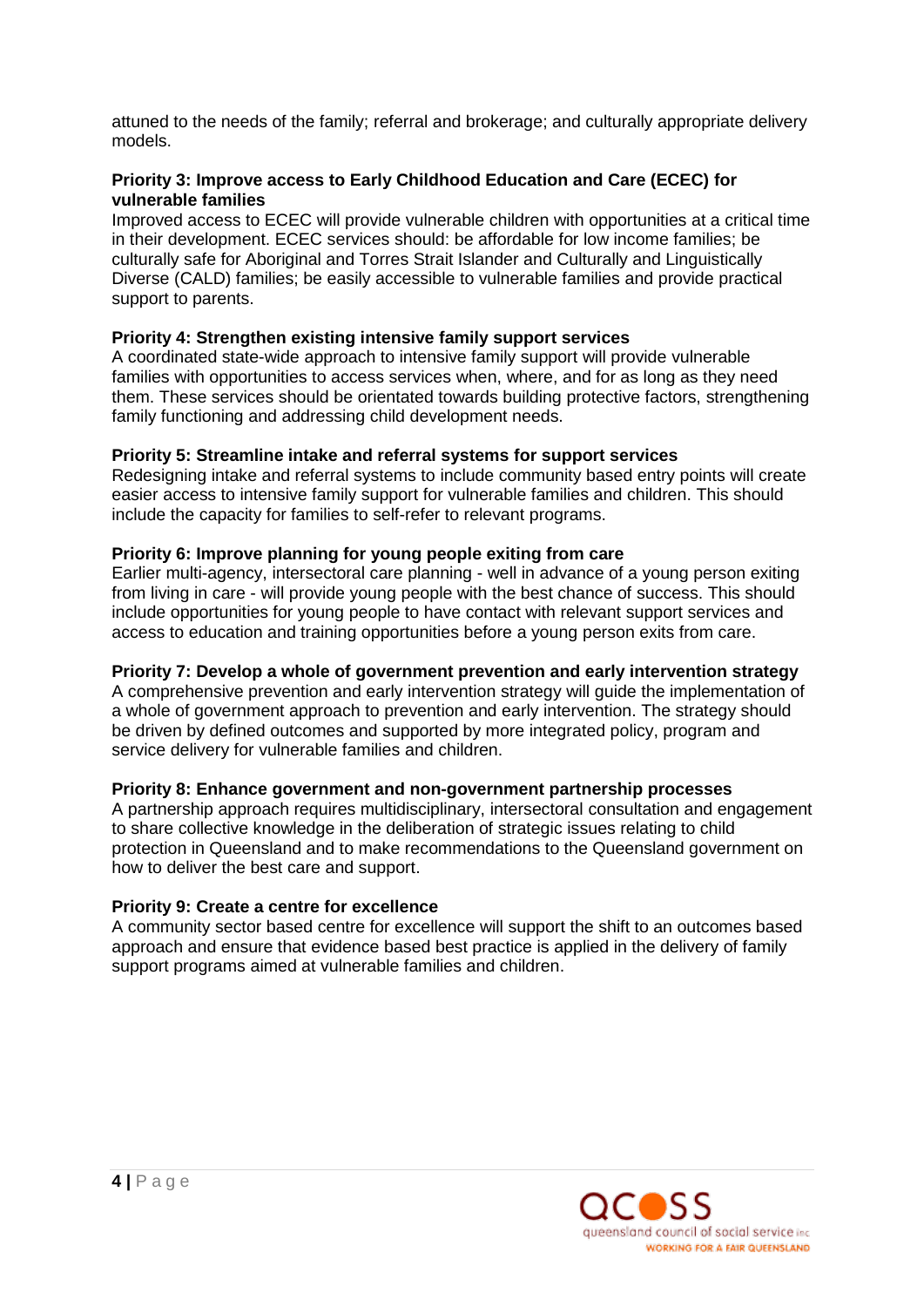# **QCOSS Submission to the Queensland Child Protection Commission of Inquiry**

## **The individual and community costs of child abuse and neglect**

The social and economic costs of child abuse and neglect are overwhelming. This includes both short and long-term costs and costs to individuals, families, communities and society as a whole.

In a report produced by Access Economics, Taylor *et al* (2008) have attempted to estimate the costs of child abuse and neglect in Australia to the health, criminal justice and protection and care systems, as well as estimating various educational and productivity impacts associated with child abuse and neglect. Many of their findings are summarised here to demonstrate the significant human and economic impacts of child abuse and neglect.

According to Taylor *et al* (2008) the cost of child abuse and neglect includes:

- the provision of care and other services for vulnerable children and families and managing and administering these complex systems;
- employing doctors, nurses, police officers, social workers, judges, probation  $\bullet$ officers and others whose responsibility it is to respond to situations of childhood abuse and neglect;
- the impacts on employment, workforce participation and economic productivity; and
- the emotional, psychological and physical costs to affected individuals and  $\bullet$ families.

According to Taylor *et al* (2008), there are also a range of second generation impacts for individuals exposed to child abuse and neglect, including:

- juvenile delinquency
- adult criminality
- $\bullet$ intergenerational transfer of child abuse and neglect
- $\bullet$ homelessness
- prostitution

Child maltreatment is also associated with poorer outcomes in terms of educational attainment and employment.

Maltreated children have lower educational achievement, are more likely to receive special education and to experience decreased school attendance and performance. Children who have been abused or neglected are more likely to be employed in menial or semi-skilled occupations (Gilbert *et al* 2009); have lower rates of participation in full time employment; and higher rates of participation in casual or part time employment (Taylor *et al* 2008).

Aside from the social and economic impacts on victims of child abuse and neglect, there are significant economic impacts for society. Taylor *et al* (2008) have estimated that the cost of child abuse and neglect to the wider Australian community was in the order of \$10.7 to \$30.1 billion in 2007. On a population share basis, it is estimated that the cost of child abuse and neglect in Queensland would have been between \$2.1 and \$6.0 billion in 2007<sup>i</sup>.

# **The high cost of tertiary child protection systems**

Aside from the indirect flow on effects of child abuse and neglect there are significant yearto-year costs associated with child protection. In 2010-11, approximately \$2.8 billion was

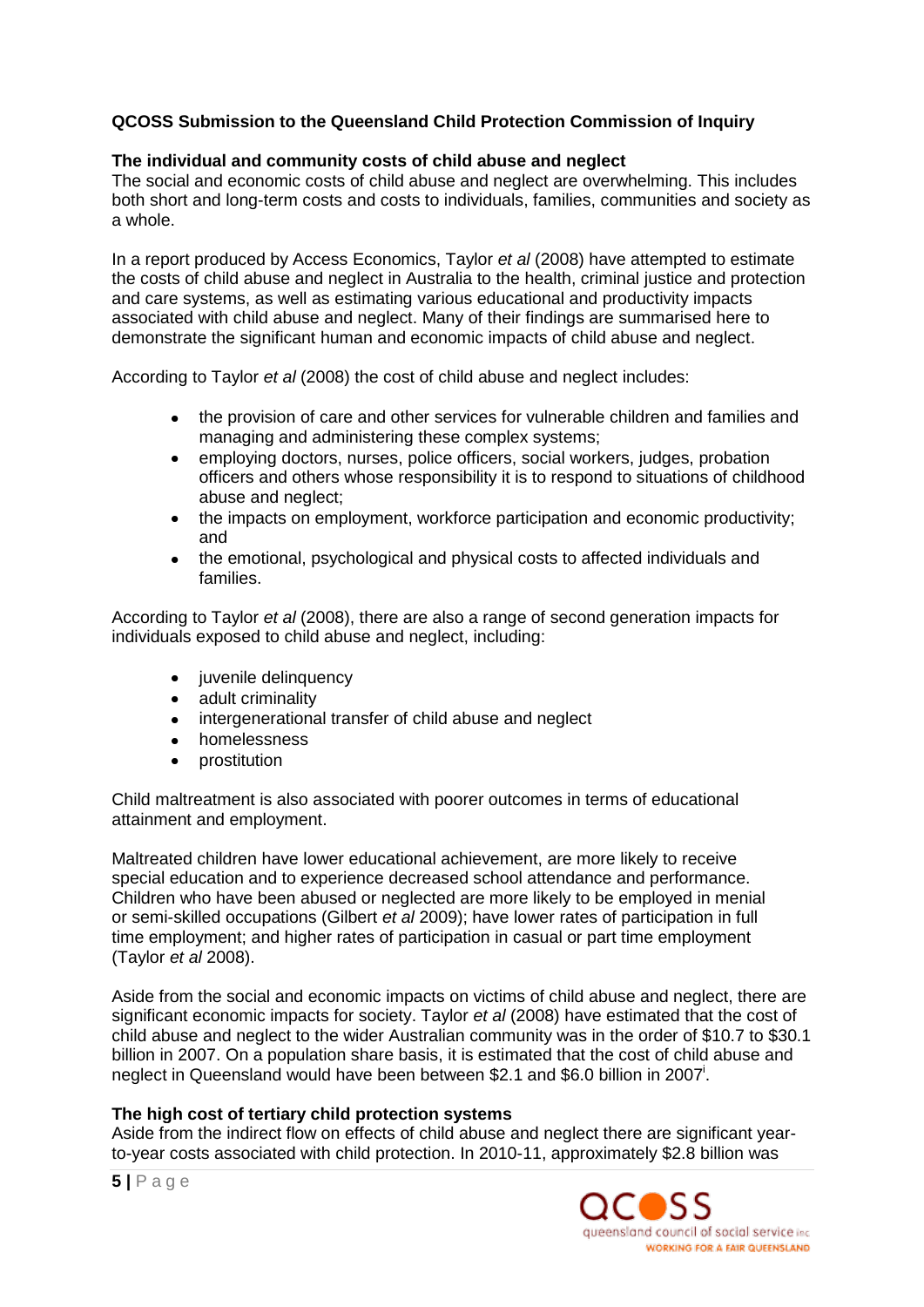spent on child protection and out-of-home care (OOHC) services nationally (SCRGSP 2012). In Queensland, the cost of these services was \$664 million over the same period (refer Graph 1, below). The costs to the Queensland government from child protection are rising rapidly. Between 2005-06 and 2010-11, the cost of child protection increased by an average of 17 percent per year and the cost of OOHC increased by an average of 11 percent per year.



When compared to other states, Queensland spends a disproportionately high amount of money on child protection services. As Graph 2 below shows, Queensland"s annual recurrent expenditure on child protection activities per notification, investigation and substantiation was significantly higher than any other state or territory in 2010-11.



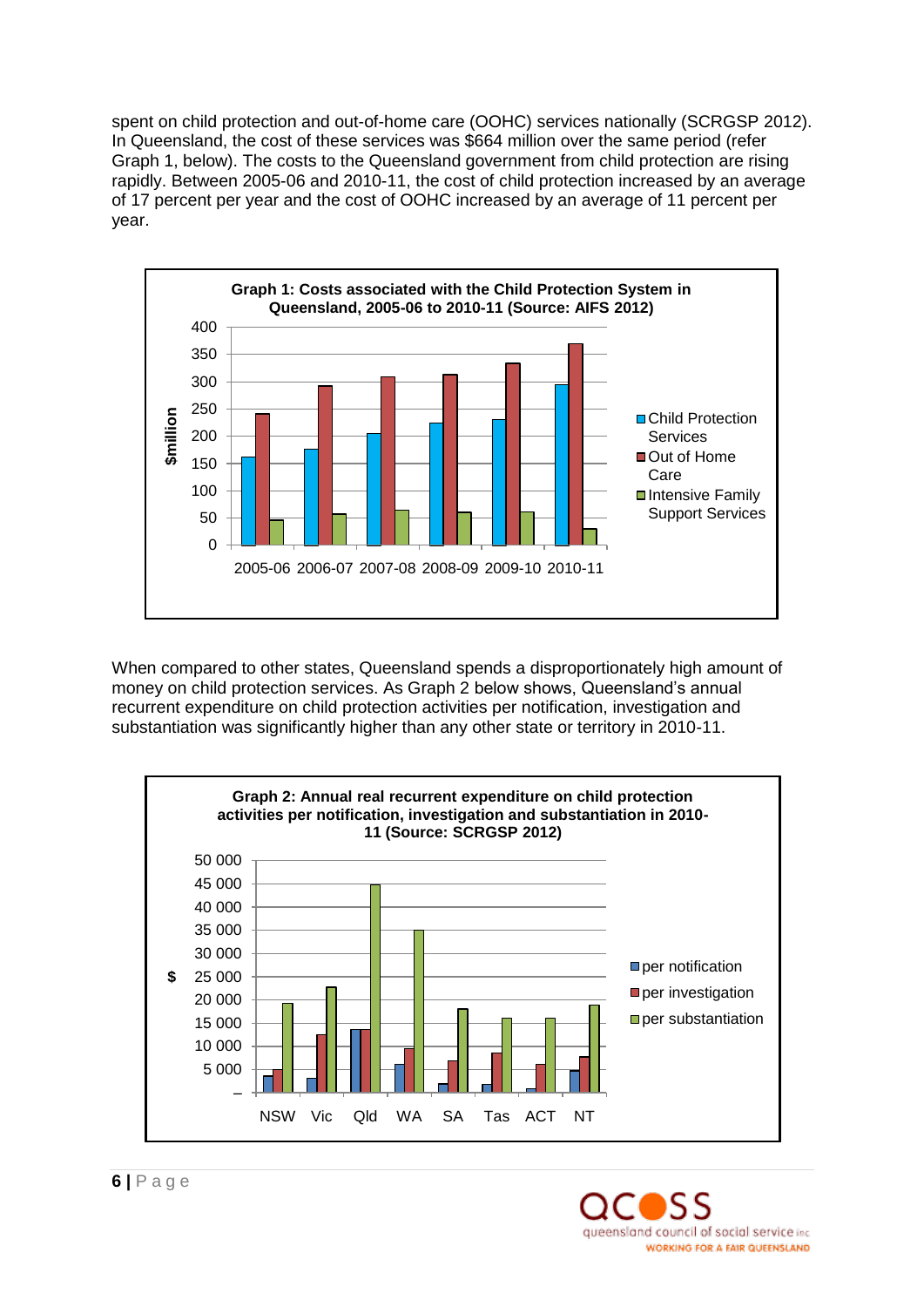# **Limited investment in prevention and early intervention**

While Taylor *et al* (2008) have estimated that child abuse and neglect has resulted in significant costs to the wider community, they also found that investment in activities to prevent child abuse and neglect, including activities to promote better parenting and family relationships<sup>ii</sup>, was limited in comparison.

Taylor *et al* (2008) found that state and federal governments across Australia invested approximately \$1.16 billion in activities to prevent child abuse and neglect in 2007-08. Based on this figure it is estimated that the total investment in activities aimed at prevention, using a population share basis, would have only been around \$231 million in Queensland in 2007- 08.

As it is shown in both Graph 1, above, and Graph 3, below, funding to intensive family support services<sup>iii</sup> in Queensland has been significantly lower when compared to the amount of money spent on child protection and OOHC. Funding for intensive family support services in Queensland rose off a low base of \$46 million in 2005-06 to around \$60 million per year between 2006-07 and 2009-10 before falling to \$30 million in 2010-11.

This is despite the fact that the majority of inquiries into child protection systems in the last decade, both in other mainland states and internationally, have all strongly advocated for increased spending on prevention and early intervention.



# **Why focus on prevention and early intervention?**

Prevention and early intervention is based on an understanding that there are a range of factors that can be used to predict if a child is at greater risk of social, emotional and behavioural problems. The prevalence of these risk factors in Australia is high and increasing (Sanson *et al* 2011). Addressing the factors that contribute to the development of complex social, emotional and behavioural problems early can avert the need for using costly crisis interventions to deal with situations later in life.

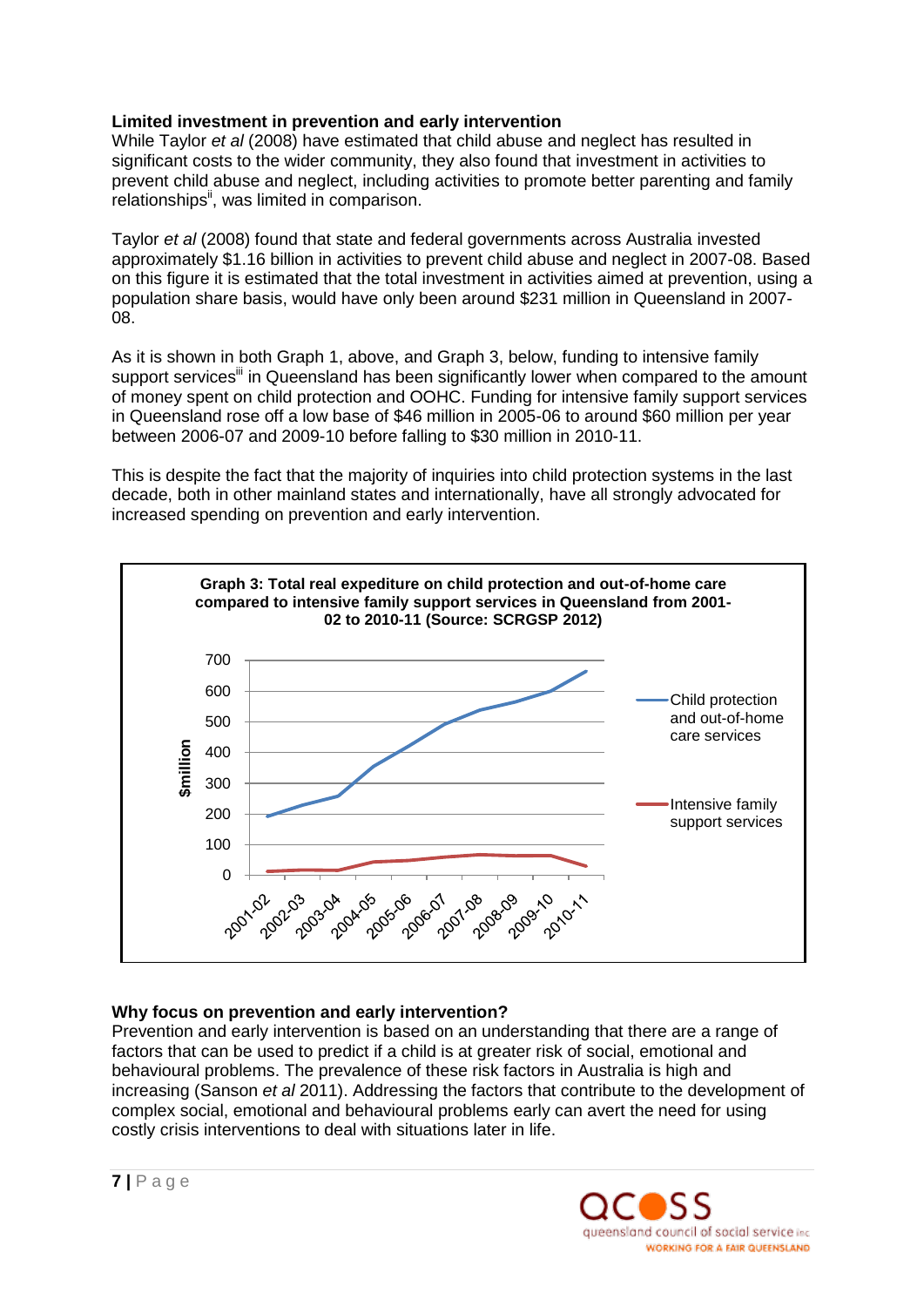While a full list of risk factors can be found in Appendix A, a number of key risk factors have been strongly correlated with a higher incidence of child abuse and neglect. These include (Taylor *et al* 2008):

- disability
- low socioeconomic status (often concomitant with sole parent family)
- social isolation
- homelessness
- parental substance misuse
- parental mental illness
- domestic and family violence
- parents abused or neglected as children

Comprehensive assessment of need and the provision of interventions and services to people at risk early will have positive impacts on reducing the incidence of child abuse and neglect and the costs associated not only with the child protection system, but also criminal justice and health systems.

An important means of reducing the negative impact of these risk factors is by actively working with families and children to develop a number of protective factors, such that the positive effect of these protective factors outweighs the negative effect of the risk factors (Viljoen 2010). It is the disproportional influence of risk factors relative to protective factors that defines families and children as being vulnerable and thus in need of assistance and support (Moore 2011).

Programs and services that helps parents manage their disability or mental illness, improves a family"s socio-economic status, provides access to secure housing, and addresses substance misuse issues or domestic and family violence will significantly and actively work to build up a family"s protective factors and thus reduce the risk of child abuse or neglect. Ultimately, this will impact on the long term costs associated with intensive health, criminal justice and child protection interventions, which are currently relied upon.

# **Rebalancing the system**

Strong national and international evidence supports the call for a greater focus on prevention and early intervention. These range from longitudinal studies (such as *Growing Up in Australia: A longitudinal study of Australia's children)*; research generated through a broad range of specialised research institutes and organisations (including education, economic, health, and social welfare); and data from evaluation of programs and services. A newly emerging discipline of prevention science is also being developed by leading researchers in Australia to focus attention on the importance of prevention and early intervention (Sanson *et al* 2011).

The child protection system needs to be recognised as a continuum that extends from primary, secondary and tertiary prevention to statutory interventions. The current system is skewed heavily towards the statutory end of the continuum. The system needs to be rebalanced to give prevention and early intervention more focus. A more balanced investment will deliver positive outcomes for children and families and avoid reliance on the statutory interventions.

The families and children most likely to come into contact with the child protection system are vulnerable families and children who are in need of intensive support. These include families on low incomes, young parent families, sole parent families, families with a parent

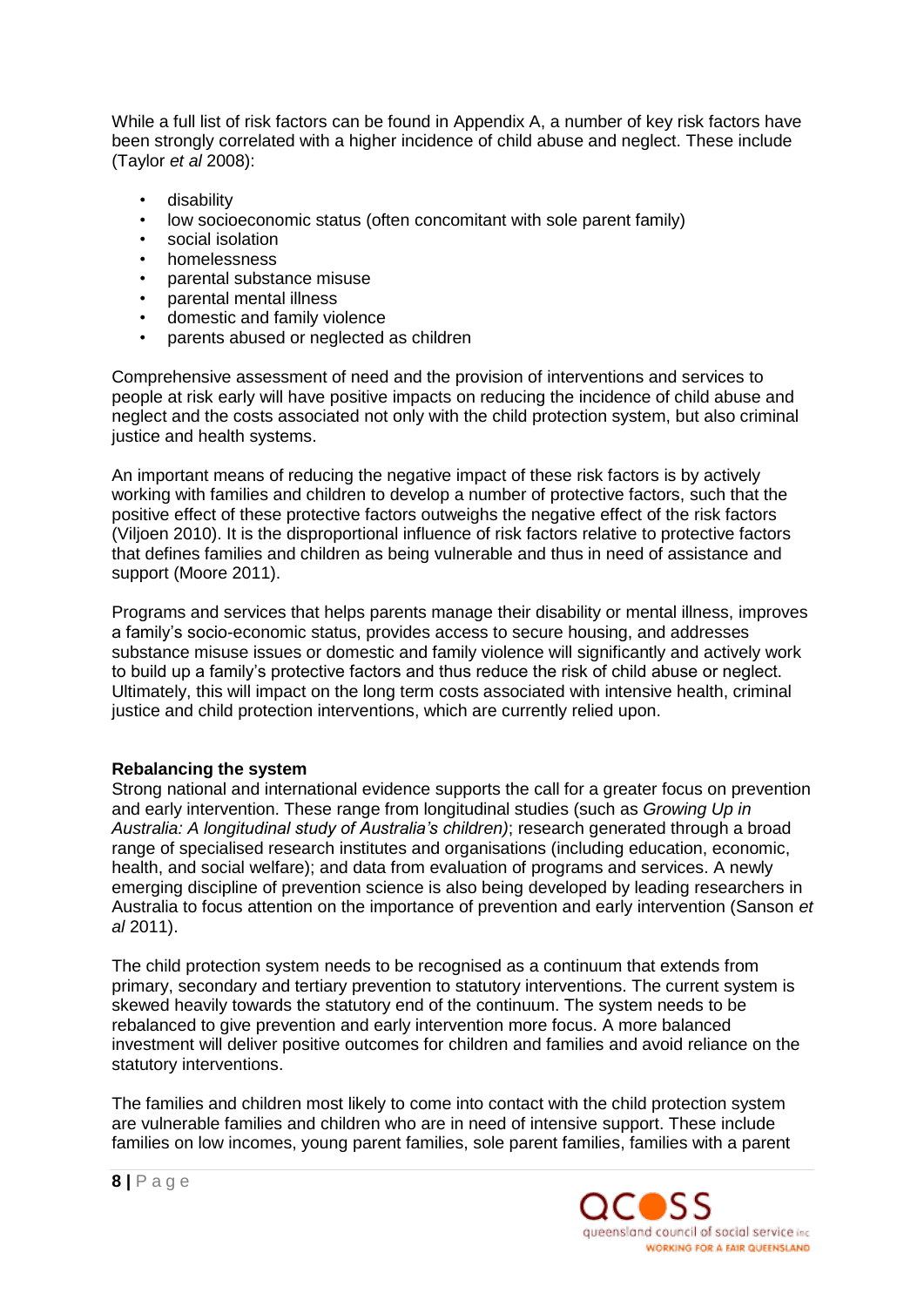who has a disability, and families experiencing issues with housing, domestic violence, substance abuse, mental health or child protection. Aboriginal and Torres Strait Islander families and families from Culturally and Linguistically Diverse communities (CALD) are also at increased risk of coming into contact with the child protection system and in need of intensive and specialised family support services.

While family and child development needs to be addressed through services and systems available to the whole population (universal services), targeted interventions and specialised services are also required to meet the needs of vulnerable families and children.



#### **Figure 2 – A System for Protecting Children (Source: Council of Australian Governments 2009)**

Some vulnerable families are disconnected from or avoid contact with universally available systems. Some services are unable to meet the needs of vulnerable families and children through inflexible funding arrangements and service delivery restrictions. While some families don"t know about support services or see little value in them, in many cases services are working against a significant level of mistrust held by families because of historical injustices, fear of being judged or concerns that contact will inevitably result in the removal of their children. The system should be designed around client need, including services which are trusted and accessible. This includes community based and specialised services.

Prevention and early intervention approaches also need to identify sub-populations at greater risk of contact with the child protection system and commit an appropriate level of resources to target services or strategies where required. In particular, consideration needs to be given to the unique risk factors and challenges faced by Aboriginal and Torres Strait Islander families; families from a Culturally and Linguistically Diverse (CALD) backgrounds; and families where a parent, carer or child had a disability. Each of these sub-populations have been shown to be either overrepresented in the child protection system or as having specific needs that require targeted interventions.

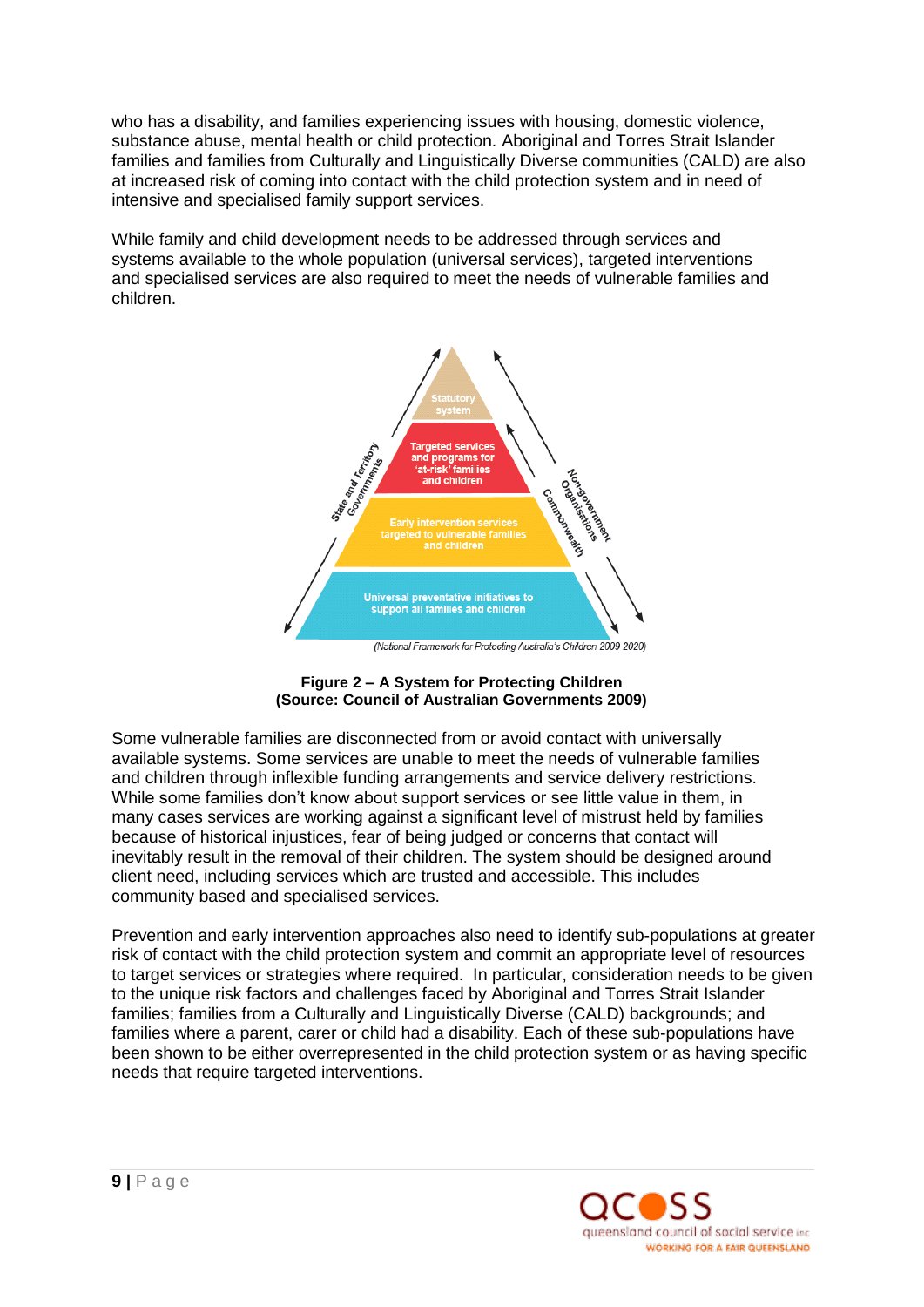# **An outcomes based approach**

A rebalanced system needs to be firmly grounded in evidence and driven by outcomes. For example, the Centre for Excellence in Outcomes in Children and Young People"s Services (C4EO) in the United Kingdom has developed a series of evidence based themes aimed at improving outcomes for children and young people.

In Australia the Australian Research Alliance for Children and Youth publishes a report card each year on eight domains relating to the health and wellbeing of young Australians, which are:

- material wellbeing
- $\bullet$ health and safety
- education, training and employment
- peer and family relationships  $\bullet$
- $\bullet$ behaviours and risks
- subjective wellbeing
- participation
- environment

Each domain has a range of indicators and associated measures. Queensland needs to build on this work to identify positive outcomes for children and build a rebalanced system around the delivery of these outcomes.

Evidence suggests there are some core prevention and early intervention strategies that will achieve positive outcomes for children and families resulting in less need for statutory child protection intervention. Each of the following strategies is outlined further in this submission:

- Reducing barriers to employment for vulnerable families.  $\bullet$
- A Maternal and Child Health service that is targeted at vulnerable families, providing mothers and children with specific health and wellbeing supports.
- Increased access to quality Early Childhood Education and Care (ECEC) services  $\bullet$ for vulnerable families from the earliest possible age.
- Increased access to intensive family support services for vulnerable families.
- Redesigned intake and referral processes to make it easier for families to get the help they need without being referred to child safety services.
- Early support for young people exiting from care to assist their transition from care.

A greater focus on prevention and early intervention requires several mechanisms to support its implementation.

- A whole of government prevention and early intervention strategy;
- Stronger partnerships between the government and non-government sectors; and
- A centre of excellence to support evidence based best practice including the practical application of research into policy and program development and service design.

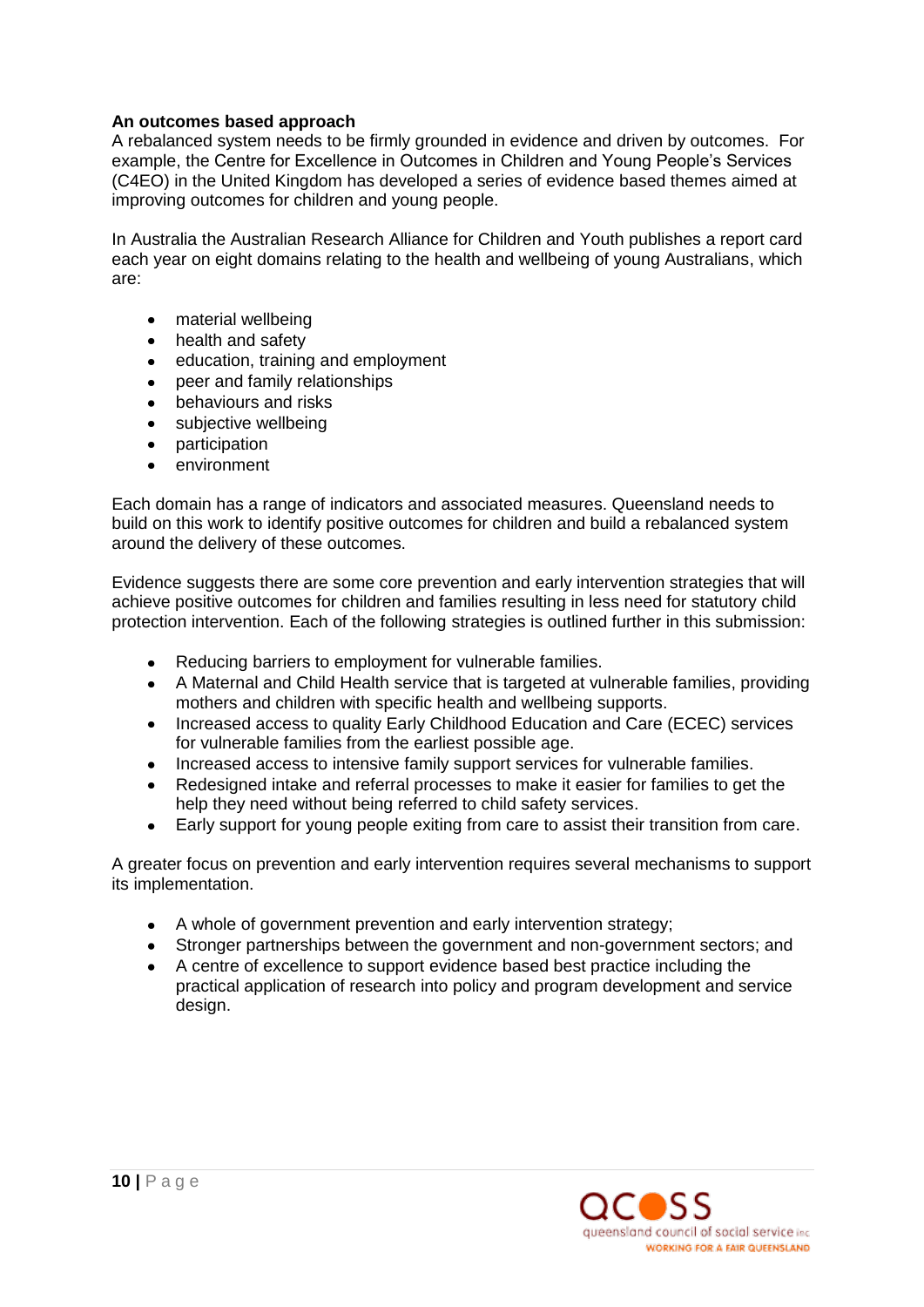# **Priority 1: Reduce barriers to employment for vulnerable families**

Child maltreatment emerges when families do not have access to the vital resources they need to enhance family and child wellbeing. Improving employment outcomes for vulnerable families depends greatly on the capacity of an individual to address educational deficiencies as well as issues related to housing, alcohol and drug abuse, domestic violence, disability, mental health and other basic issues, which reduce the likelihood of an individual being able to secure meaningful employment.

Children living in households characterised by poverty and chronic unemployment are more likely to experience poor outcomes in a number of areas. Research conducted in the United States has found that increasing unemployment is directly correlated with an increasing incidence of child maltreatment (Zagorsky *et al* 2010). Research in the United Kingdom has shown that persistent poverty damages a young child"s cognitive development, partly because it reduces the capacity of parents or carers to positively contribute to a child"s development (Rainsberry and Budge 2012). As Taylor and Edwards (2012:3) have shown children in public housing and private rental households, those who are typically living on lower incomes, have "lower levels of receptive vocabulary and higher rates of emotional or behavioural problems'. Evidence also suggests that children in jobless families are at a much higher risk of growing up jobless themselves (Whiteford 2009) contributing to a cycle of joblessness and poverty.

Vulnerable families struggle with unemployment because they lack a number of basic skills required to secure and maintain employment. Access to education and training, particularly on-the-job training, provides individuals with opportunities to develop skills and experience that can be used to secure meaningful employment. This requires programs and training opportunities that can help develop these skills.

On a more basic level, a set of fundamental barriers exist that reduce the capacity of individuals to participate in education, training and employment. Aside from the obvious issues related to drug and alcohol dependence, domestic violence, mental illness and disability there are also a number other barriers. Vulnerable families may not have the resources required to look for and secure work, which many people take for granted, especially if they have been out of work for a long period of time. In particular, individuals may need flexible, tailored and hands on mentoring and support to deal with health, housing, transport or legal issues.

Addressing these barriers requires access to a network of local service providers offering complementary supports that improve employment readiness. An effective employment support program would provide a case management approach where staff could devise ways of addressing specific employment barriers. This includes the use of brokerage funds as a flexible tool to match clients with relevant support services in their local area. It would also have the capacity to link clients with assistance to eliminate economic barriers to employment, such as access to child care subsidies or transport assistance. The service would also provide support for clients to secure housing.

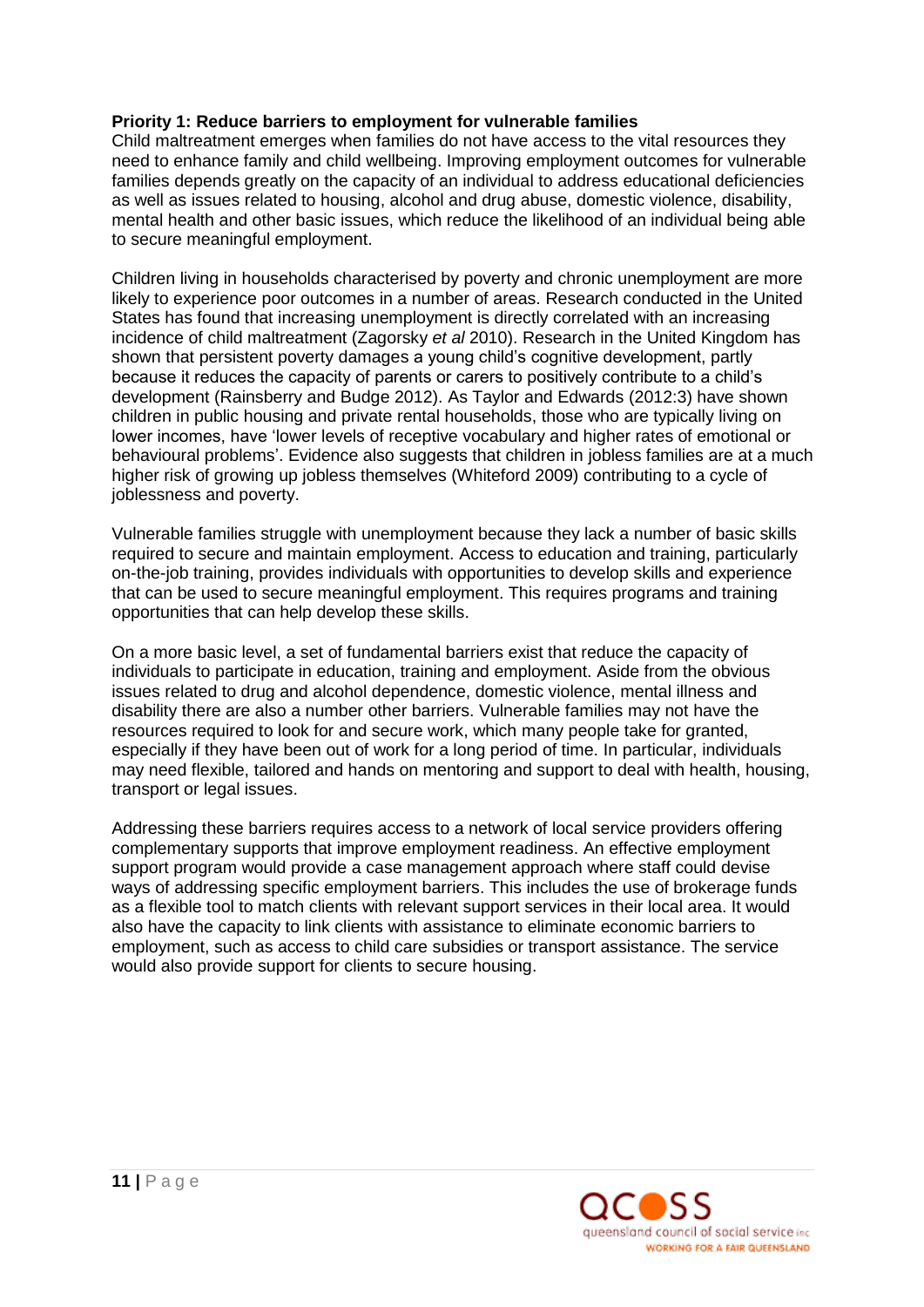# **Priority 2: Develop targeted maternal and child health service for vulnerable families**

There is strong evidence to suggest that vulnerable families and children benefit from interventions aimed at promoting the health and wellbeing of mothers and children. Maternal and child health services, particularly those which include a home visiting service, have been shown to elicit long-term positive impacts for vulnerable families and children (Higgens *et al* 2006).

Maternal and child health services focus on promoting positive health and wellbeing outcomes for children and mothers through the delivery of a defined set of home visiting or centre based activities. Trained early childhood nurses provide families with a range of relevant health care services, education and referral in the prenatal and antenatal periods (up to the age of three years in many cases).

Support can include advice and information about family functioning, child health and child development as well as referral information about health and mental health services, childcare, early childhood education, literacy and other social services (Higgens *et al* 2006). There is evidence to suggest a number of key benefits accruing from the delivery of a quality maternal and child health service. These include (DOCS 2005, 2008; Higgens *et al* 2006; Olds *et al* 2010; Watson *et al* 2005):

- $\bullet$ Early identification of known risk factors for child abuse and neglect;
- Capacity to identify families needing extra support and the type of support needed;
- Opportunity to observe the environment in which families live (in the case of home visiting);
- Ability to target interventions at key child developmental stages;
- Opportunities for referral to specific health and community services;
- Ability to provide practical advice to parents;
- Capacity to improve outcomes for parents e.g. social inclusion, confidence, education and employment participation; and
- $\bullet$ Reduced incidence of child maltreatment

One of the key difficulties of implementing a maternal and child health service is the capacity of such programs to engage and secure the participation of vulnerable families. It is vital that the Queensland Government"s new Maternal and Child Health Service engages vulnerable families and children. There are important questions about how this service will interact with Queensland Health"s Health Home Visiting (HHV) program.

The HHV service is currently offered to vulnerable families participating in the Helping out Families (HoF) intensive family support service. The new maternal and child health service requires trained staff, service flexibility and clear referral pathways to meet the needs of vulnerable children and families.

Maternal and child health staff must have the capacity to assess risk factors, the knowledge and resources to provide additional support when required and the ability to refer clients to relevant support services offered through the health and community service system. This requires investment in specialised training, professional development and networking opportunities for staff.

To be effective the service must also be flexible and culturally appropriate. There needs to be opportunities for people to access the service from a range of entry points including home visiting and centre based services. This is particularly important to meet the needs of children and families from a diversity of cultural backgrounds who might otherwise avoid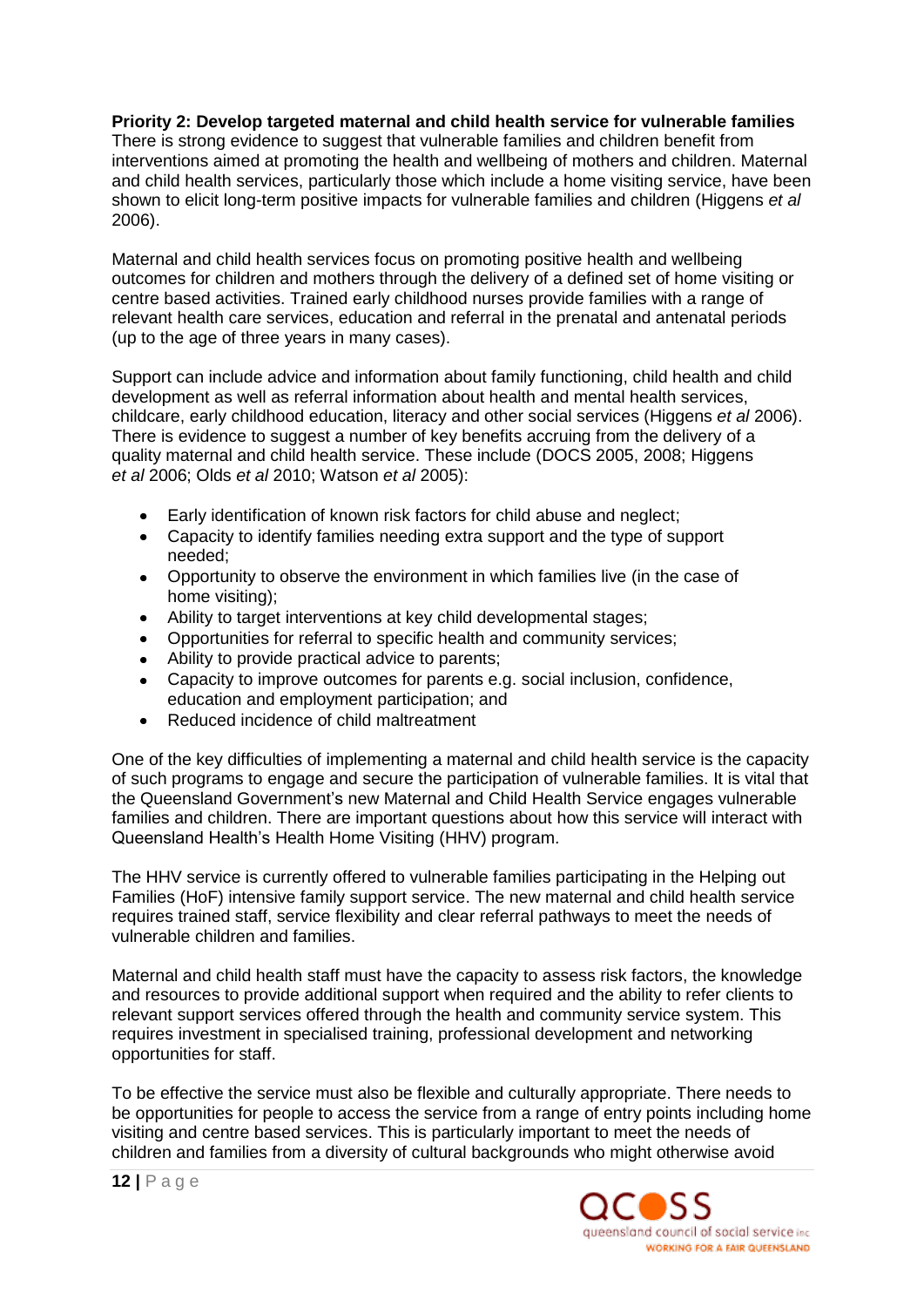contact with such services because they do not meet their specific needs, fail to provide cultural safety or acknowledge differences in cultural practice.

As a specific strategy, home health visiting is an important means of delivering maternal and child health services to mothers. Summarising the current research and evidence for health home visiting, Moore (2011) has identified a number of features of effective visiting programs that should be considered when developing a program of this nature. In general, home visiting is more beneficial when:

- Prenatal and postnatal home visits are combined;  $\bullet$
- Programs promote actual parenting skills, parent-infant interaction and direct and indirect provision of resources;
- Either initial need is greatest and/or where parents perceive that their children  $\bullet$ need the services;
- There is a quality relationship developed between home visitor and parent;
- Home visits are frequent enough and sustained long enough to accomplish meaningful change in a parent"s knowledge levels, skills, and ability to form a strong positive attachment to the infant;
- Programs that have a clear program logic that links specific program elements  $\bullet$ to specific outcomes;
- Programs are run by well-trained and competent staff;
- There is high-quality supervision, including observation of the provider and participant; and
- Programs have strong linkages to other community resources and supports.

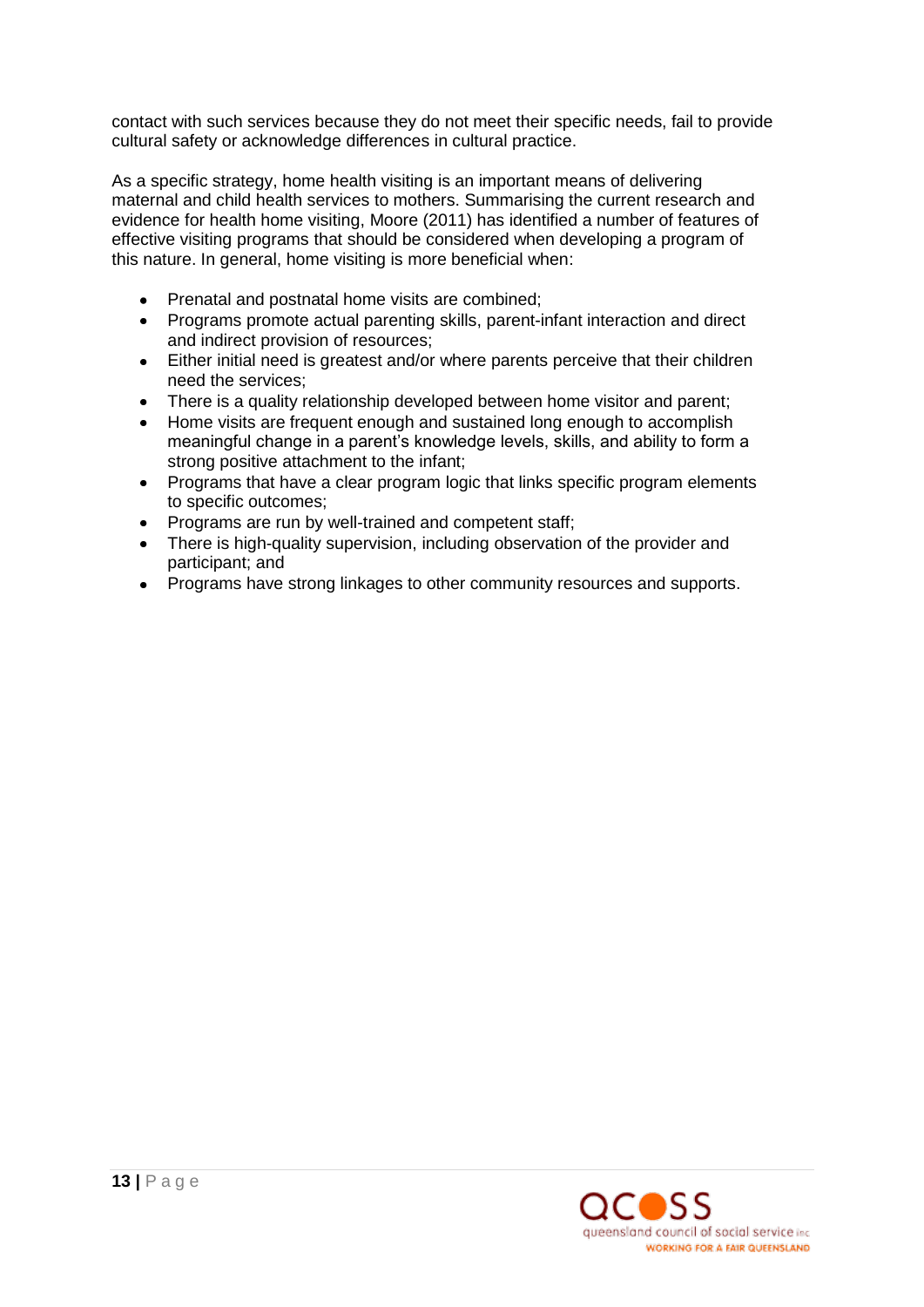# **Priority 3: Improve access to Early Childhood Education and Care (ECEC) for vulnerable families**

One of the most cost effective ways of supporting young children and families is by facilitating participation in Early Childhood Education and Care (ECEC) services. These include a range of services available to children from birth to school age, including: child care; kindergarten; children and family centres, early years health and wellbeing programs; playgroups; dedicated Aboriginal and Torres Strait Islander children"s services; and Prepyear. Participation in early learning has been shown to have significant positive impacts on children"s development, particularly for children from a disadvantaged background.

There is strong evidence that participation in early childhood learning improves school readiness, strengthens educational outcomes<sup>iv, v</sup> and contributes to improved outcomes in employment, health and other areas<sup>vi, vii</sup> (Campbell & Ramey 2000; Mustard 2007; PwC Australia 2011; Viljoen 2011).

Participation in early learning opportunities provides a means of addressing some of the significant risk factors facing vulnerable families and provides opportunities to develop the protective factors critical to improving long term outcomes for children.

Evidence also suggests that targeting interventions at the early years of a child"s life brings greater returns on investment. As Carneiro and Heckman (2003) have argued (see Figure 3 below) human capital investment in early childhood provides optimal returns on investment than at any time during a child"s life.

Another significant benefit of reducing barriers to early childhood learning services is that it promotes greater workforce participation (PwC Australia 2011). As de Barros *et al* (2011) have found, for example, the provision of free child care in Brazil increased labour force participation and household income amongst low income families.



**Figure 3: Optimal investment in human capital by life cycle (Source: Carneiro and Heckman 2003)**

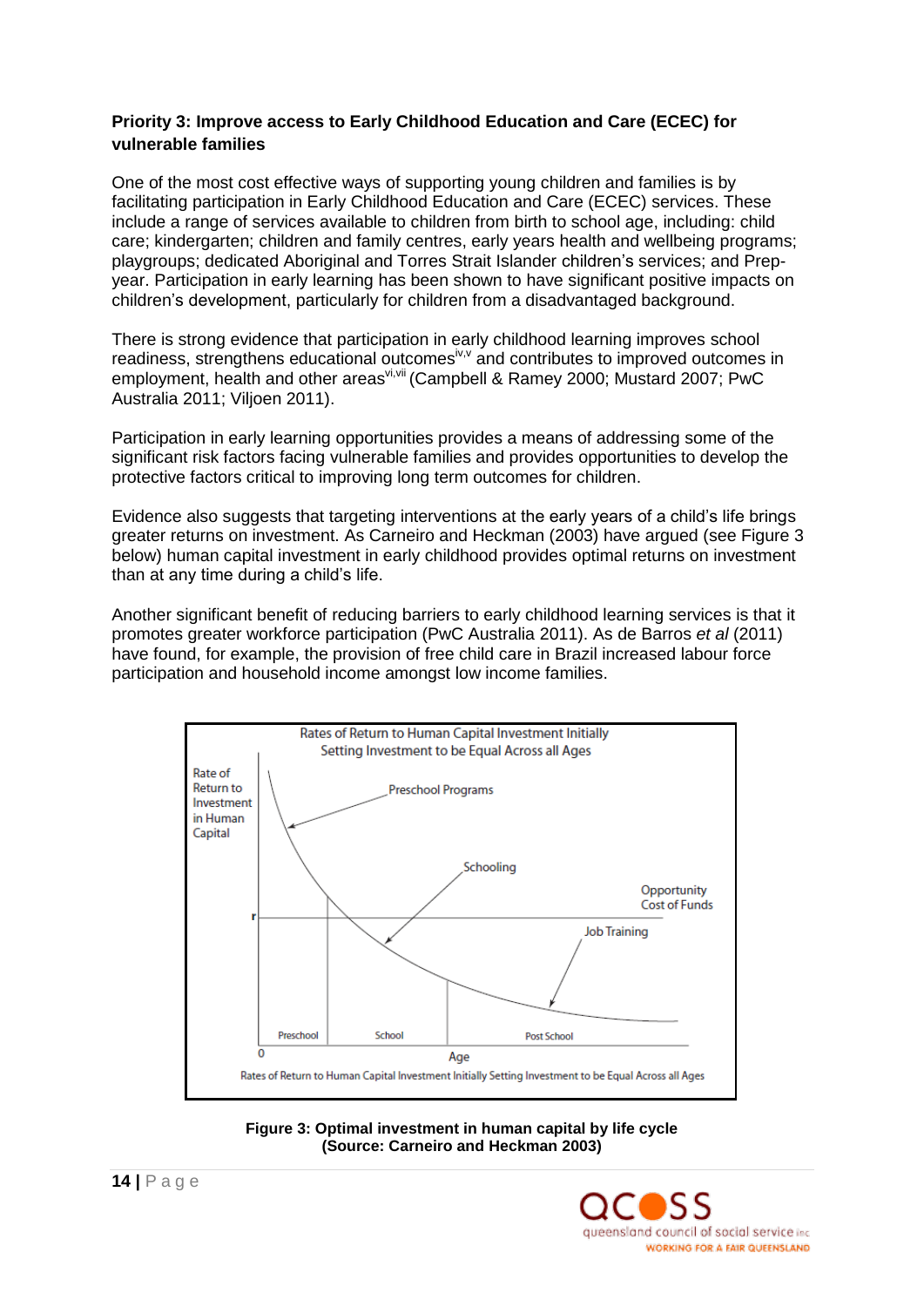PwC Australia (2011) have suggested that ECEC services should be universally accessible regardless of a family"s capacity to pay to ensure that benefits of early learning are equitably distributed. Such a move would bring Queensland in line with a number of OECD countries, such as Finland, which place a strong value on the contribution of early childhood education.

In Australia, investment in these early years of childhood development is lower than at any time in a person"s life. As Figure 4 below shows, public expenditure in the years before school in Australia is lower when compared with public expenditure in any other time in a person"s life. This mismatch between investment and optimal return appears to fly in the face of an approach, which would prioritise prevention and early intervention.



#### **Figure 4: Approximation of Australian Public Expenditure per Head (Excluding Redistribution Through the Tax System), Allocated by Age, 2006–07 (Source: Taylor** *et al* **2008)**

There is significant reason to be concerned about the lack of investment in early childhood. As demonstrated in Graph 4, below, Queensland has significantly poor educational outcomes for children in terms of the development of critical language and cognitive skills<sup>vili</sup>, when compared to other states.

As the graph demonstrates, Queensland had a high proportion of children entering school who were classified as developmentally vulnerable or developmentally at risk with regards to their language and cognitive skills in  $2009<sup>k</sup>$ . An important reason for this high number of children with developmental vulnerability in language and cognitive skills is the low rates of participation of Aboriginal and Torres Strait Islander children in kindergarten and Prep-year.

A deficit in language and cognitive skills is problematic as it increases the risk of children struggling to learn once they attend school. As it has been noted in a policy brief produced by the Murdoch Children"s Research Centre"s Centre for Community Child Health (2008:2) the early development of capacities that promote school readiness are important because:

*[l]ife trajectories for children become increasingly difficult to change as differences in skills and abilities become entrenched and initial differences between school ready and school unready children are amplified.*

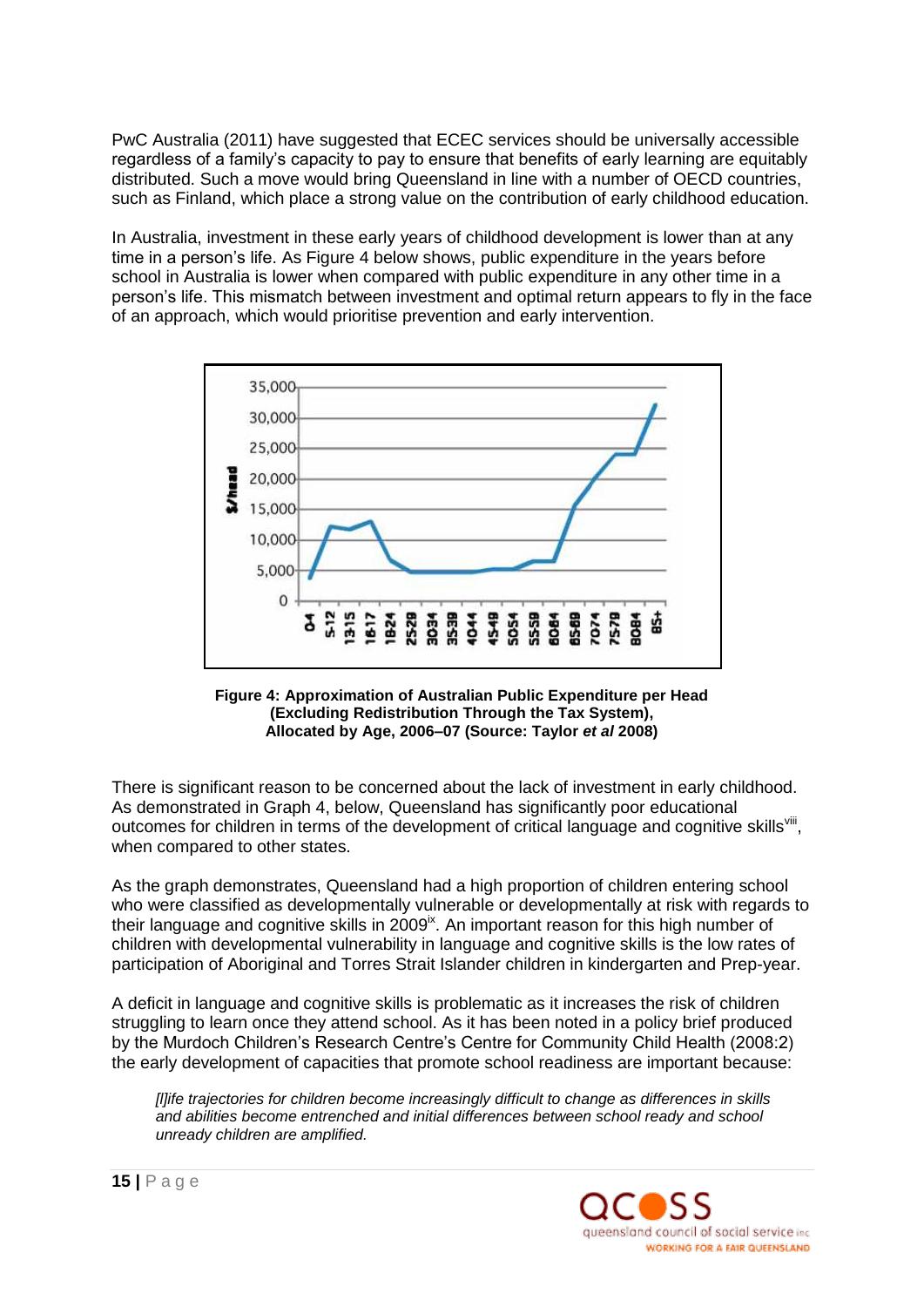

This compelling evidence highlighting the importance of early childhood development and the poor outcomes for children in Queensland points to a need for greater investment in ECEC services and actions to ensure vulnerable children are able to adequately participate in early childhood learning.

This is not to ignore that significant changes have been put in place over the past few years to improve the accessibility to and quality of early childhood services in Queensland. Queensland has recently introduced a universal Prep-year, invested funds in developing kindergarten year services, introduced a number of early childhood learning centres in areas of high disadvantage and provided concessions for Health Care Card holders to reduce the costs of kindergarten for low income families.

This has been matched at the national level, by the development of the Early Years Learning Framework (EYLF), the National Quality Framework for Early Child Education and Care (National Quality Framework), quicker access to the 50% Child Care Rebate as well as specific funding and programs to improve access to quality early childhood services for Aboriginal and Torres Strait Islander families. These changes have all been positive and provide a solid basis for the future development of a quality early childhood system.

Despite these positive changes there still exists a range of significant barriers to the participation of vulnerable children in quality ECEC services. The most significant of these is the costs associated with early childhood. Many vulnerable families still find it difficult to access high quality ECEC services simply because of the high cost. Further investment is needed to roll out more early childhood learning centres as well as mechanisms to enable vulnerable families" greater access to paid services.

Aside from the obvious barriers to access posed by the cost of early childhood, there are also barriers to children learning and development relating to the parental situation. There is strong evidence to suggest that positive outcomes for children depend greatly on the capacities of parents or carers to provide conditions conducive to a child"s learning and development. For vulnerable children and families, a combined approach, which targets both child and parent is more effective than a single intervention.

Research from the United Kingdom has demonstrated that persistent poverty adversely affects a parents' ability to take an active role in their child"s learning (Rainsberry and Budge

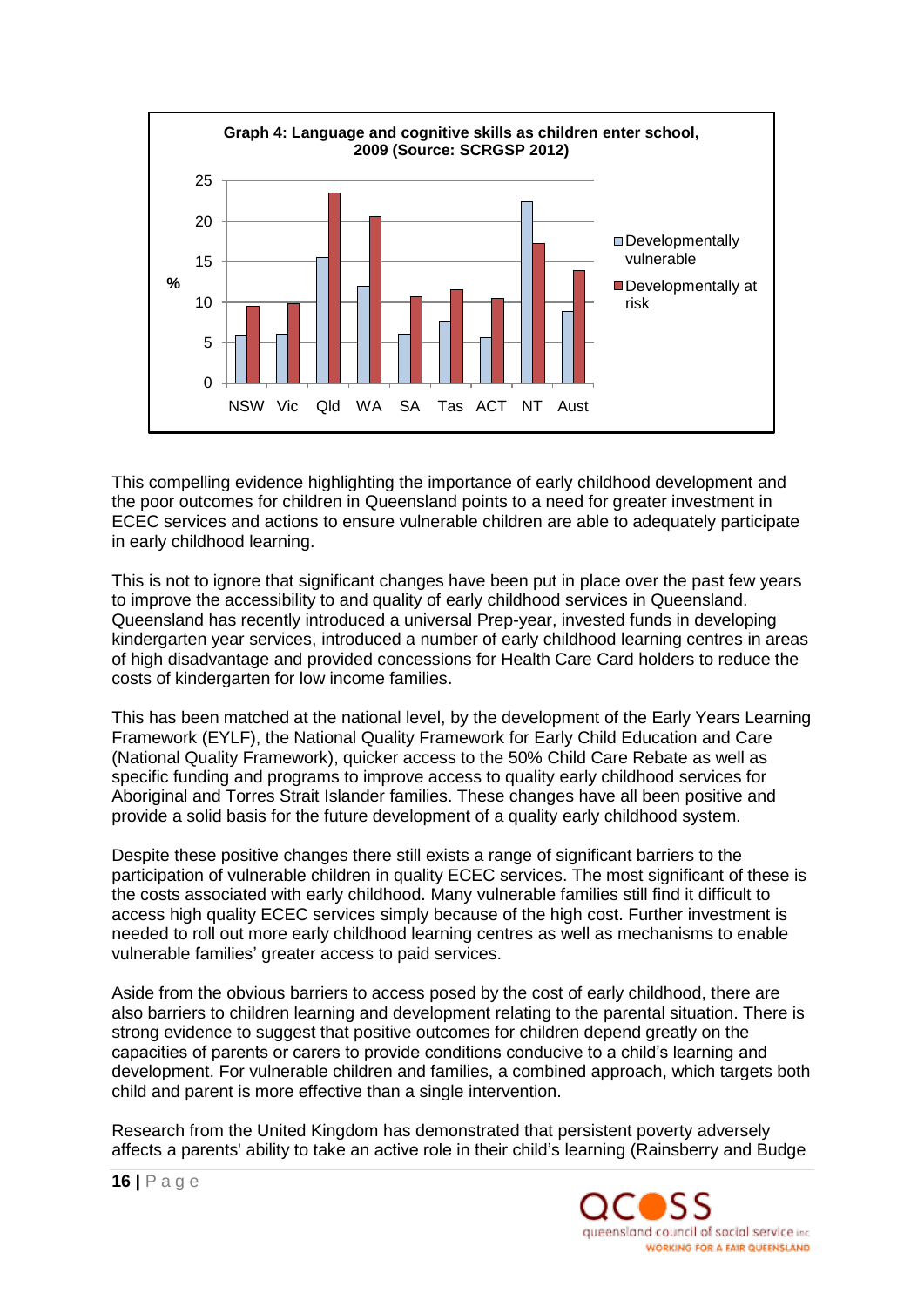2012). Evidence from the Pathways to Prevention program in South-East Queensland, has shown that outcomes for young children can be improved when high quality early education is combined with interventions to support parents or carers (Homel *et al* 2006).

To combat this, vulnerable families should be supported to access programs that give them access to a range of services, such as advice and information about family functioning and child health and development, as well as referral to health services, literacy and other social services, which help them to engage better in their child's learning.

Participation in ECEC services can be particularly difficult for children from certain social, economic or cultural backgrounds. For example, the kindergarten program participation rate for Aboriginal and Torres Strait Islander children was only 56% in 2011 (Department of Education, Training and Employment 2011).

Aboriginal and Torres Strait Islander families may find services unwelcoming because they do not provide a culturally appropriate environment with culturally competent staff or fail to respect and acknowledge traditional childrearing practices (Sims 2011). Some families may not engage with ECEC services until a trust relationship is established. This can take time.

There are a range of strategies to improve the participation of Aboriginal and Torres Strait Islander children in early learning. These include (Sims 2011; Ware 2012):

- locating services close to Aboriginal and Torres Strait Islander populations;  $\bullet$
- providing low- or no-cost services for low-income families;  $\bullet$
- enabling continuity of service from pre-pregnancy through to middle childhood; co- $\bullet$ location of services;
- employing Aboriginal or Torres Strait Islander staff;  $\bullet$
- improving cross-cultural skills of staff;
- flexible program designs with multiple entry points;
- involving Aboriginal and Torres Strait Islander communities in the design and  $\bullet$ implementation of early childhood interventions;
- providing choice between dedicated and mainstream services; and
- involving extended kinship networks.

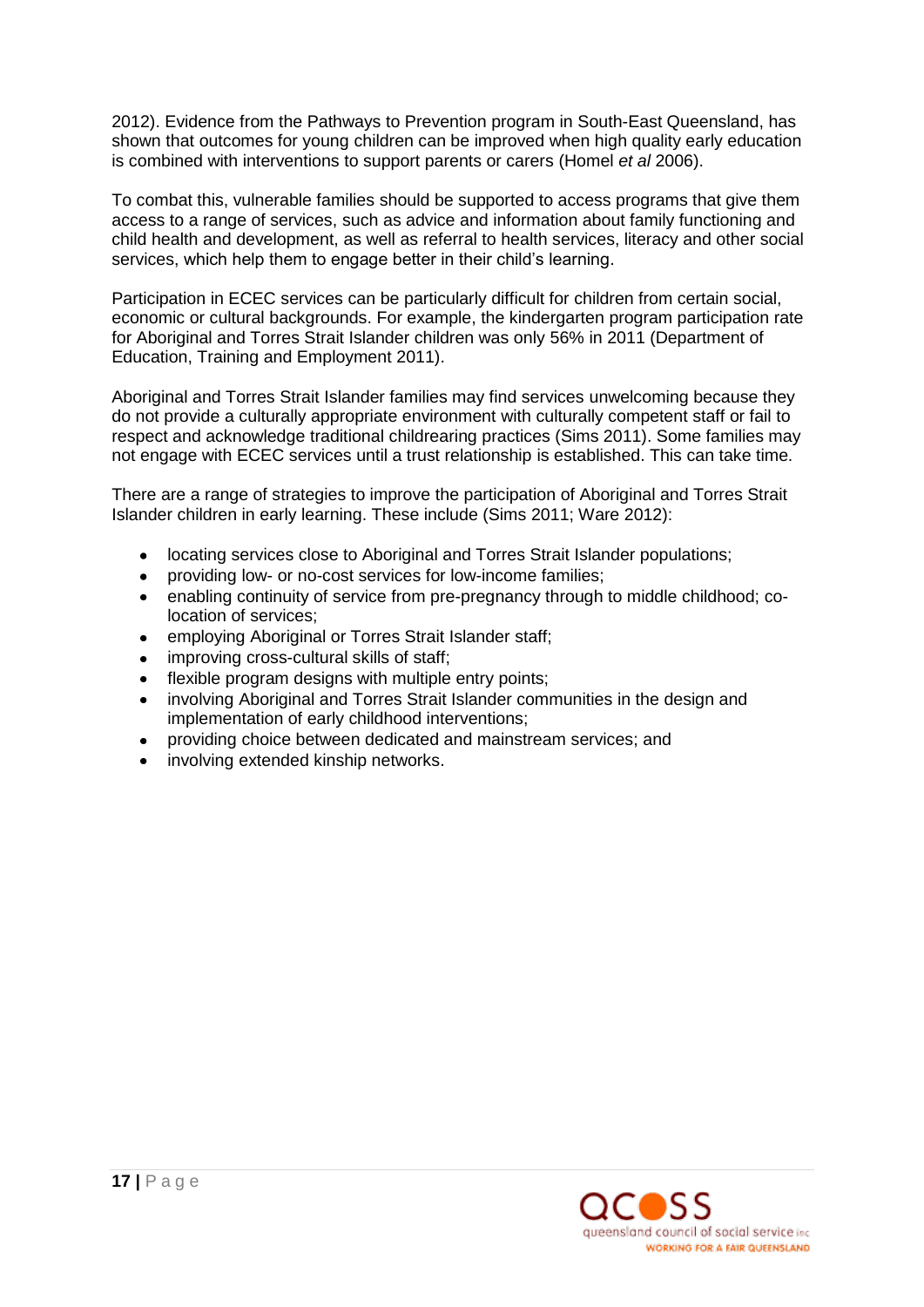# **Priority 4: Strengthen existing intensive family support services**

Intensive family support services are programs which target support to vulnerable families with the aim of ensuring better family functioning and thus improvements in the safety, care and wellbeing of children.

The services seek to achieve family preservation or reunification depending on the circumstances. Preservation of the family is the aim when concern is raised about the care of a child and reunification when families and children have been separated as a result of a child protection order.

Intensive family support encompasses, amongst other things: assessment and case planning, parenting and skill development, counselling, anger management, financial support, mediation and referral and brokerage to support services. In general, these services are delivered by non-government organisations (Tilbury 2012).

Currently, there are five intensive family support programs funded by the Queensland state government (information about each of these services can be found in Appendix B).

- Referral for Active Intervention (RAI)  $\bullet$
- Helping out Families (HoF)
- Aboriginal and Torres Strait Islander Family Support Service (ATSIFSS)
- Family Intervention Services (FIS)
- Fostering Families

The current intensive family support services funded by the Queensland Government show great promise. RAI has been evaluated and shown to have reduced the rate of subsequent reporting to Child Safety Services. The RAI evaluation also found improvements in the relationships between children and their family, improved family functioning, reductions in social isolation, as well as improvements in child"s language and behaviour and increases in the confidence and self esteem amongst mothers (Department of Communities 2010). While HoF is a relatively new program and yet to be fully evaluated, anecdotal evidence suggests that the impact of the program has been positive so far.

To be fully effective these services need to be strengthened and expanded. As discussed earlier, funding for intensive family support services in Queensland has been both inconsistent and inadequate. Actual investment in intensive family support services was only \$30 million in 2010-11 (SCRGSP 2012).

With limited funding, intensive family support services such as RAI, HoF and Fostering Families will be unable to meet the demand for their services. While FIS services exist throughout Queensland for the primary purpose of family reunification, access to early intervention services, such as HoF, RAI and the new Fostering Families program, is limited to specific geographical areas (see Appendix C for details). An added investment of resources would enable RAI, HoF and Fostering Families to be rolled out across the state to ensure that more families can access the services when and where they need them.

A significant issue with the current suite of intensive family support services is referral and engagement of families. To be effective, family support services need to be both nonstigmatising and useful (Tilbury 2012). Because RAI, HoF and Fostering Families are strongly associated with the child protection system this attaches a stigma to the service, which may deter 'harder to reach' or more vulnerable families.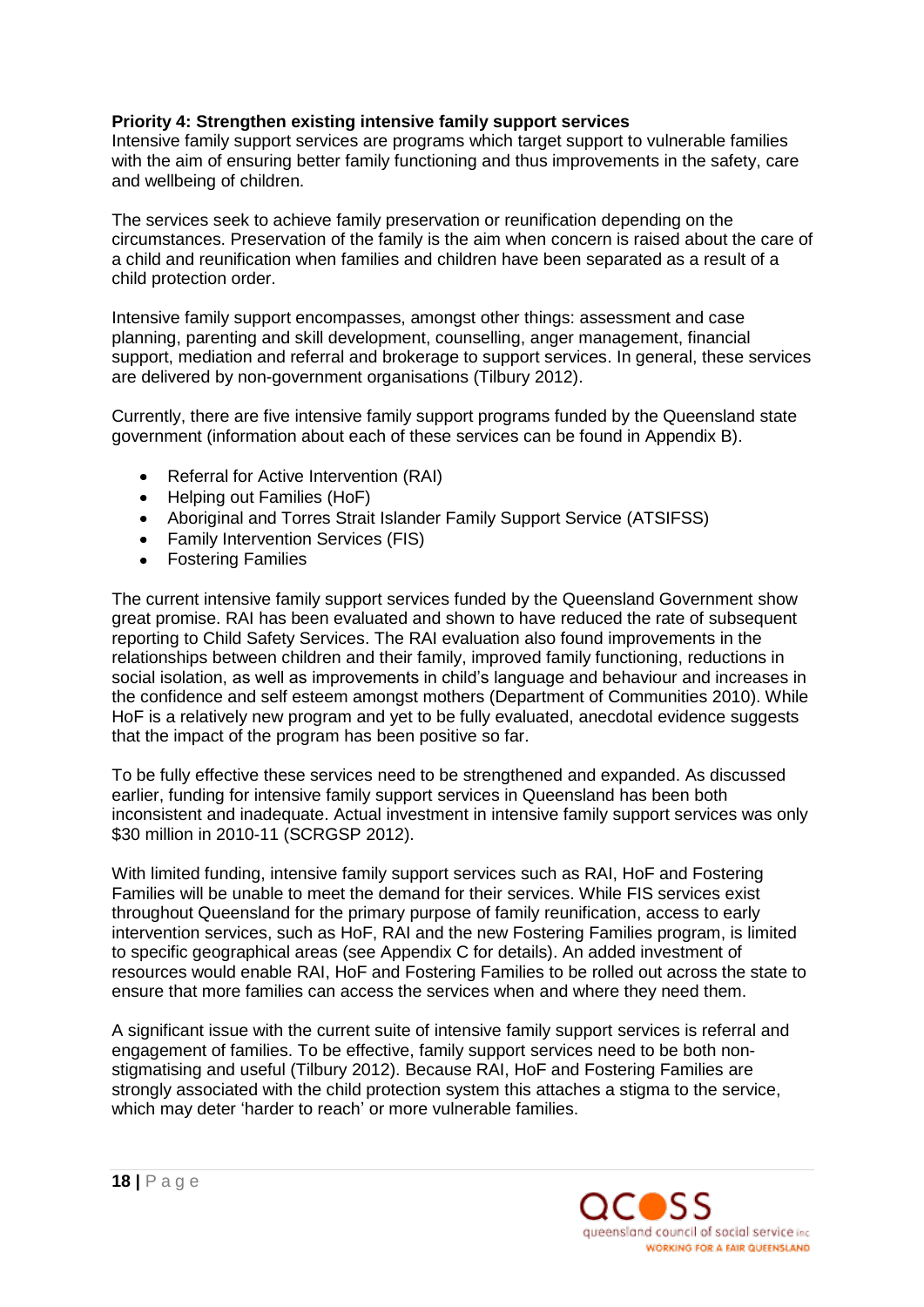The lack of "soft" or community based entry points for referral (refer to Box 1 for two examples of soft or community entry points), reduces the capacity of these services to be able to engage families early in a non-stigmatising way. Systems need to be put in place to enable community based referral, similar to the Child FIRST system currently operating in Victoria (outlined in more detail in the next section). Systems also need to be put in place to enable vulnerable families the opportunity for self-referral through a variety of entry points.

Another significant issue with the current system of intensive family support services is the duration of the service offered to families. Vulnerable families and children should be able to access services for as long as they need them not based on an arbitrary allocation set by service contracts.

As the evaluation of RAI and anecdotal evidence from the operation of HoF have shown, it is difficult to deliver meaningful change to families under the six month time limits allocated to these services. "Hard to reach" families may take up to two months simply to engage, which can reduce the capacity of the service to facilitate meaningful change with the remaining time available (Department of Communities 2010).

Tilbury (2012) has identified five key elements from the existing research literature, which she argues are critical in developing and implementing an effective intensive family support system. These five elements should be integrated into the design and operation of intensive family support services.

- 1. *Services must be purposive, planned and matched to need.* Rigorous assessment of need is required to enable services to be carefully matched to the needs of the family. A client centred, case management approach is required to ensure that goals are articulated, supports are targeted and assistance is coordinated.
- 2. *Relationship-based.* Effective support requires strong relationships between workers and family members. This necessitates highly skilled and trained staff who are supported by quality managers and supervision. Case workers should have small caseloads and be able to maintain a consistency in relationship.
- 3. *Tangible and non-tangible forms of assistance.* Support should include services to address practical needs, education to promote personal development, clinical or therapeutic interventions to deal with specific challenges and advocacy and referral to assist in dealing with presenting issues.
- 4. *Adequate dose and duration.* Adequate assessment is required to assess the amount and duration of support required which must be realistic and relative to the needs of the family. It is important to have flexibility to enable the delivery of shorter or longer term interventions where these are required.
- 5. *Engagement and participation.* Participation in intensive family support requires attention to be paid to the way in which families are engaged. As families are generally referred to services after contact with the child protection system, and participation is voluntary, skills and care are required to ensure that take up is facilitated. Ultimately the service will be judged on how helpful it is to the family.

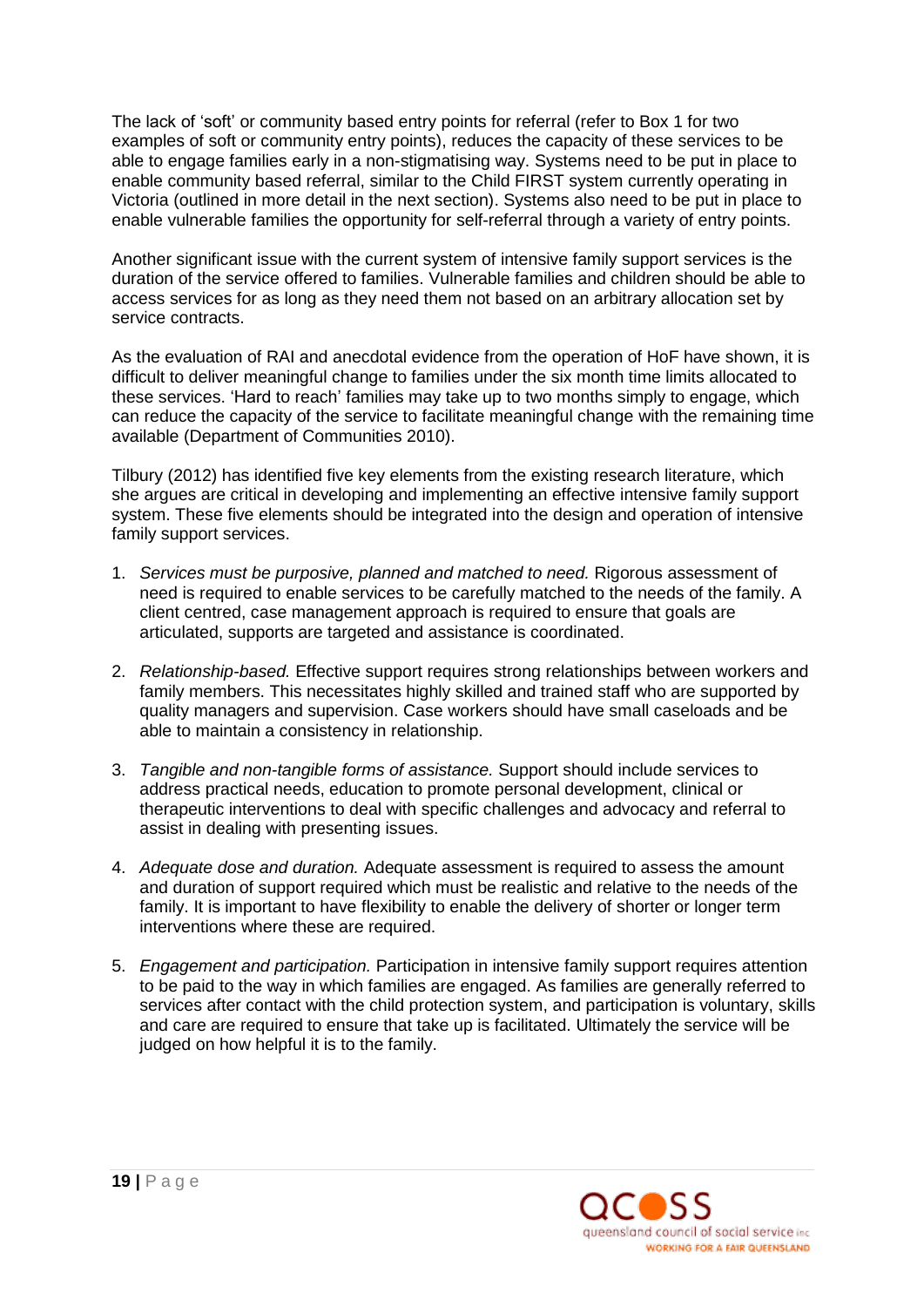# **Box 1: Examples of 'soft' or community entry points to family support services**

#### *Supporting Children in Primary Schools (SCIPS) program*

The Supporting Children in Primary Schools (SCIPS) program is a specific example of a soft entry point to family support programs. SCIPS emerged from work undertaken by Najidah with the Maroochydore State School to support children of families experiencing domestic violence.

SCIPS is a supported information and referral intervention for families under stress. As a dedicated school-based service, SCIPS offers the dual outcomes of reducing barriers to education for children and developing linkages between the school community and the human service sector. When children in primary school are identified as experiencing barriers to learning, SCIPS engages the child"s family and provides them with support to address stressors that may be impacting on the family and thus the child's capacity to learn.

The SCIPS model emphasises the importance of matching a family with community resources and has, with limited resources, achieved significant outcomes.

#### *Neighbourhood and community centres*

Neighbourhood and community centres provide an opportunity to link vulnerable families and children to resources and programs. As welcoming spaces located within the community, neighbourhood and community centres provide a non-stigmatising opportunity for members of a local community to seek out advice and referral.

Many neighbourhood and community centres also offer a range of services and programs that already engage vulnerable families, such as food cooperatives, mothers groups, childcare facilities, financial counselling, emergency relief funds, and community events amongst others. These services can provide entry points to information about support programs for vulnerable families and children within a specific community.

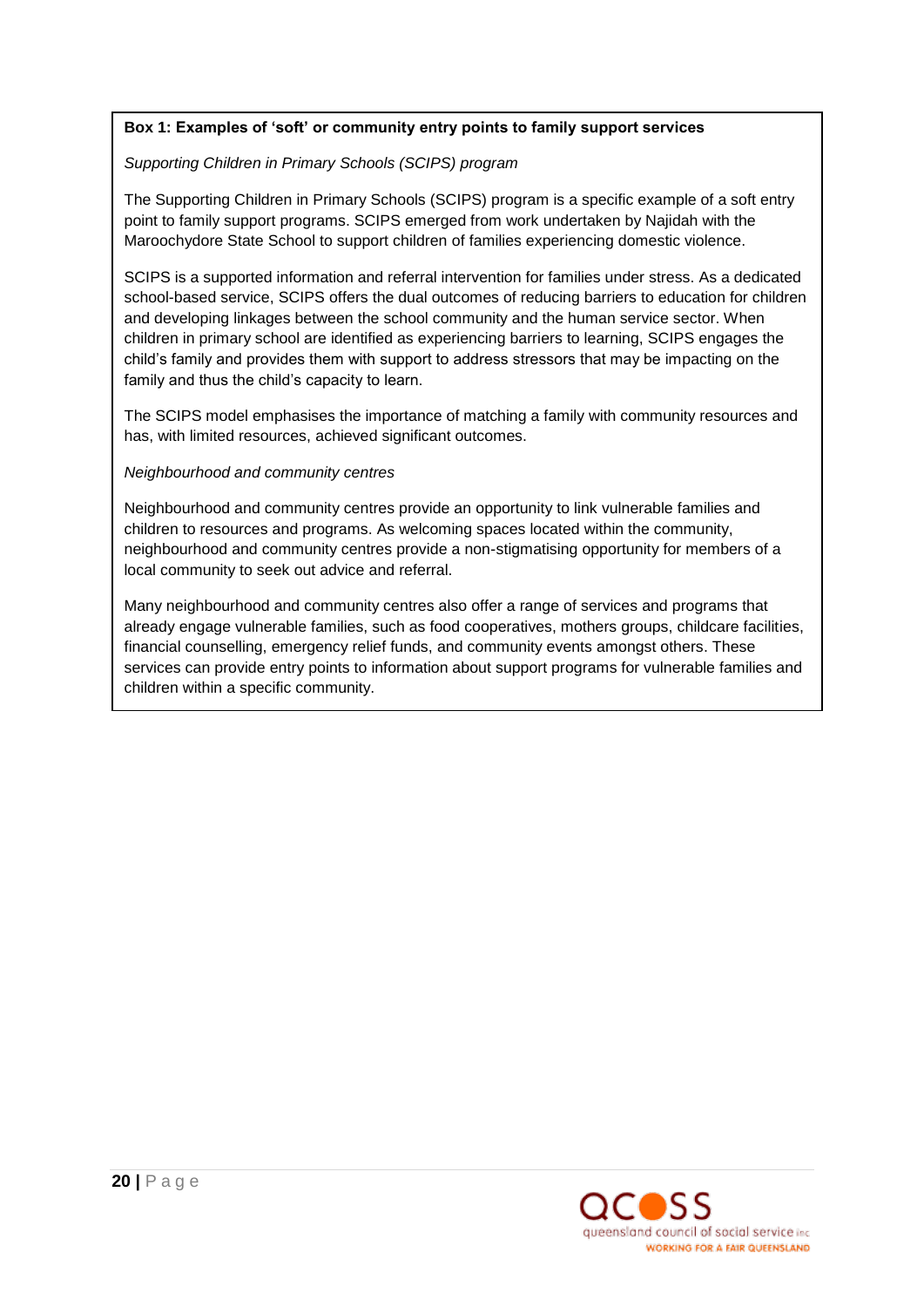# **Priority 5: Streamline intake and referral systems for support services**

Streamlined, integrated and non-stigmatising referral systems are critical for an effective prevention and early intervention strategy. Resourcing existing government and nongovernment services, such as neighbourhood and community centres, child care facilities, schools and others, to provide clear pathways to support services is critical in reducing the need for costly crisis services.

In the current system, support to vulnerable families is simply not available to families when and where they need it. The current suite of intensive support services offered to vulnerable families are chronically underfunded and geographically constrained. Furthermore, families are not able to access these systems on a self-referral basis, instead having to first be reported to child safety services.

There appears to be a strong disparity between the number of reports of suspected child abuse and neglect and the number of these reports that are actually investigated let alone substantiated. As statistics from 2010-11 show, the total number of reports of harm or suspected harm to child safety services was 112,518. Of these, only 21,655 resulted in notifications and only 6,598 resulted in a statutory intervention (Swan 2012).

As Figure 5 below shows, despite sustaining a declining rate of notifications and substantiations per 1000 children, the rate of Child Concern Reports per 1000 children almost doubled between 2006-07 and 2010-11 in Queensland. This rapid increase in the number of reports to Child Safety Services places significant financial costs on the child protection system where other actions may have been more cost effective and might have brought about better outcomes for vulnerable families.

Given that a great number of the reports of harm or suspected harm relate to parenting capacity, such as stress, parenting skills, mental health or drug and alcohol related issues (Swan 2012), it is likely that many of the families reported to Child Safety Services may benefit from early intervention to support positive family functioning.



**Figure 5: Rate of Child Concern Reports, Notifications and Substantiations per 1000 children in 2006-11 (Source: CCYPCG 2012)**

In Victoria, the Child FIRST (Child and Family Information, Referral and Support Teams) system provides a sub-regional community-based referral point into family services (including Family Support Innovation Projects), which can avoid initial contact with Child Safety

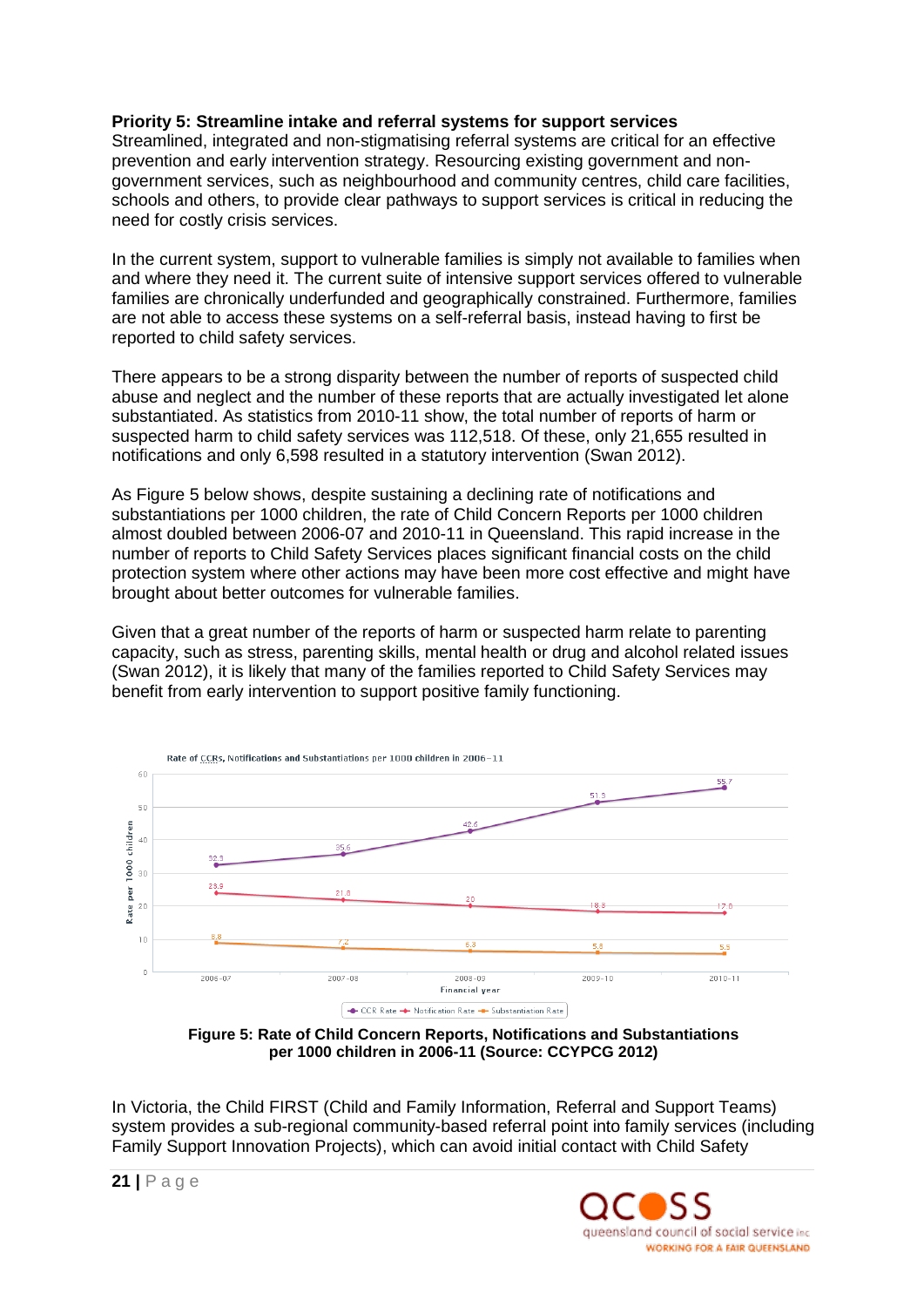Services where this may not be needed. In the Child FIRST system, practitioners assess families to identify risk factors and only refer reported families to Child Protection if a child is thought to be at risk of significant harm. Alternatively they are referred to a non-government service provider to receive relevant assistance. An important aspect of the system is the capacity to engage vulnerable families without contact with the child protection system.

While this system is not without its problems, it has shown to be effective in reducing the number of families and children reported to child safety in Victoria which has been shown to have lower overall costs associated with its child safety system (refer to Graph 2).

Experience has shown that, for this system to be effective in its operation, a number of measures must be put in place (Victorian Ombudsman 2009).

- Clarity in the roles and responsibilities of the community-based referral point and child safety services.
- Adequate information systems to ensure that case knowledge is complete.
- Both child safety services and community-based referral points have adequate funding and resources to meet demand.
- A child protection officer must be co-located at the community based referral point.  $\bullet$

Implementing community based referral along with opportunities for self-referral will increase the likelihood of vulnerable families engaging with family support services, improving outcomes for children and reducing the need for costly crisis services. Greater resources must be directed towards a range of family support programs that increase the skills and capacities of vulnerable families and children.

To be most effective, it is argued that intake and referral systems should ultimately be geared towards self-referral (Box 1, above, provides two examples of soft or community entry points to family support services). This would be the most beneficial as it negates the issues of stigma that vulnerable families attach to family support services facilitating their engagement and participation.

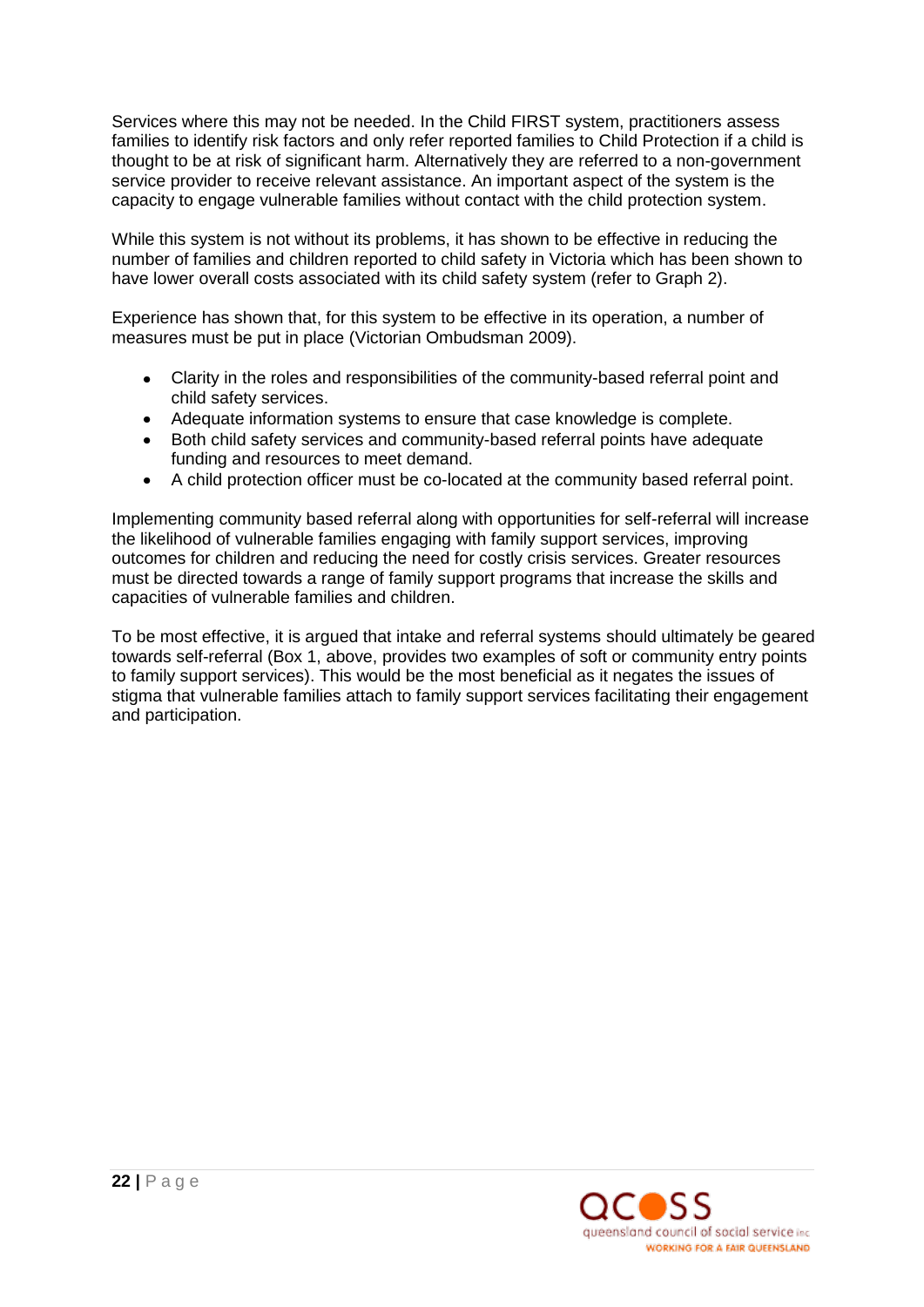# **Priority 6: Improve planning for young people exiting from care**

The number of young people in Out of Home Care is a significant issue. As at June 2011, the total number of children in OOHC was 7,602 (SCRGSP 2012). Many young people in care are exiting into homelessness because they do not have adequate supports in place to assist them in the transition from care. Often they leave the care of the child protection system without the adequate life skills necessary to obtain and manage a home or the skills required to gain meaningful and sustainable employment. As a result many young people exiting from care struggle to find and maintain adequate and secure housing.

Statistics indicate that 45% of the homeless population in Australia are young people (AIHW 2008). Information collected by specialist homelessness services show that a significant proportion of the homeless population are young people leaving the care of the child protection system.

Furthermore, a significant number of people experiencing chronic homelessness, i.e. people who consistently live without a roof to sleep under, were found to have been living at some time in the care of the child protection system (Orima Research 2008). Consequently, it is expected that the number of young people at risk of becoming homeless will increase as the number of young people in out of home care increases.

Under the Queensland Homelessness Community Action Planning (HCAP) process participants have identified a range of actions required to reduce the number of people experiencing homelessness<sup>x</sup>. HCAP participants have identified the importance of forming therapeutic relationships with young people *before* they exit care as an important strategy for improving outcomes for these vulnerable young people. A significant barrier to early relationship development with transitional services for young people in care is inadequate resourcing. There is also the ongoing issue of client confidentiality, which discourages long term planning and creates barriers to building trust between support services and young people to ensure that young people exiting care can make informed choices about the kinds of support they access. Community service organisations often become involved with a young person only when they are exiting care and not before.

A range of actions have been identified through the HCAP process<sup>xi</sup> aimed at improving outcomes for a young person existing from care. Actions include:

- developing local referral pathways and protocols to ensure referrals are suitable and  $\bullet$ timely;
- developing shared case/care plans and frameworks including the establishment of  $\bullet$ multi-agency, intersectoral transition from care panels;
- establishing predictive planning with identified high risk young people;  $\bullet$
- identifying education and support options early for young people exiting care;  $\bullet$
- developing processes to collect baseline data on young people exiting care;  $\bullet$
- resourcing support agencies to enable earlier relationship building and planning with young people exiting from care; and
- developing best practice protocols for the reintegration of young people exiting care.



.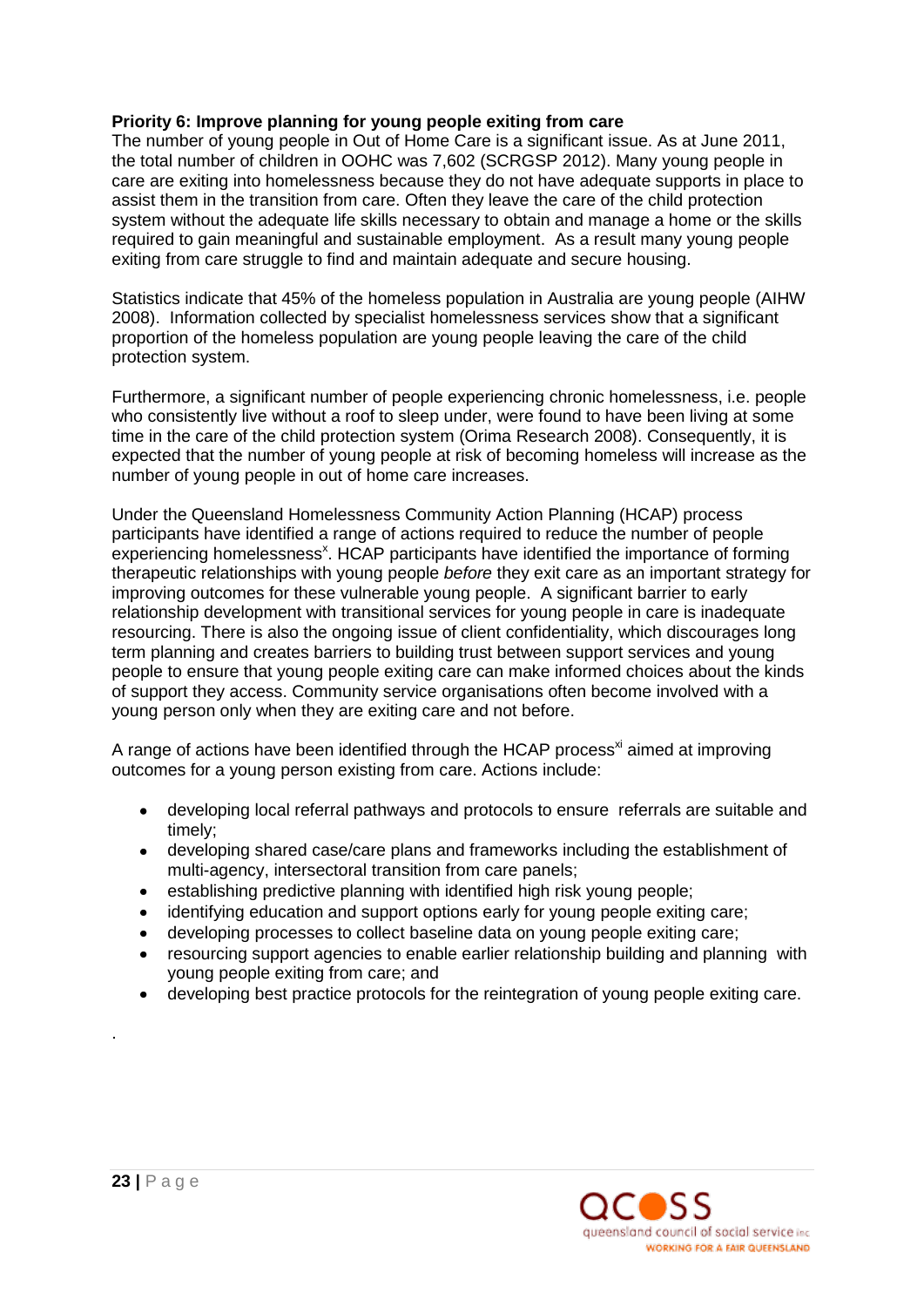# **Priority 7: Develop a whole of government prevention and early intervention strategy**

A comprehensive, whole of government prevention and early intervention strategy will assist in improving outcomes for vulnerable families and children and reduce the costs associated with the tertiary child protection system.

A whole of government strategy needs to identify actions from multiple government agencies to deliver positive outcomes for children and families. This includes actions relation to statutory and non statutory child protection measures, employment, health, housing, family support, education, and criminal justice. It also needs to incorporate more integrated services and client centred service delivery. This requires:

- mechanism to promote integration such as co-location, multi-purpose centres, hub services;
- $\bullet$ integrated client assessment;
- $\bullet$ community consultation and engagement;
- a skilled workforce;  $\bullet$
- new ways of funding based on outcomes;
- new ways of administering programs;  $\bullet$
- long term commitment to realise the benefits of integration;
- trust and communication between agencies; and
- commitment and support from senior levels of government  $\bullet$

Key elements include:

- central agency oversight to ensure that prevention and early intervention is prioritised and valued across all government departments;
- clear responsibilities of each government department with regard to vulnerable families, the programs that will be used to targeted assistance and the measures used to assess positive progress in reducing the representation of vulnerable families in the child protection system;
- mechanisms to support integrated service delivery to ensure services are designed around the client;
- a strong focus on evidence based policy, program development and service delivery;  $\bullet$ and
- comprehensive outcome measures supported by data collection and analysis.

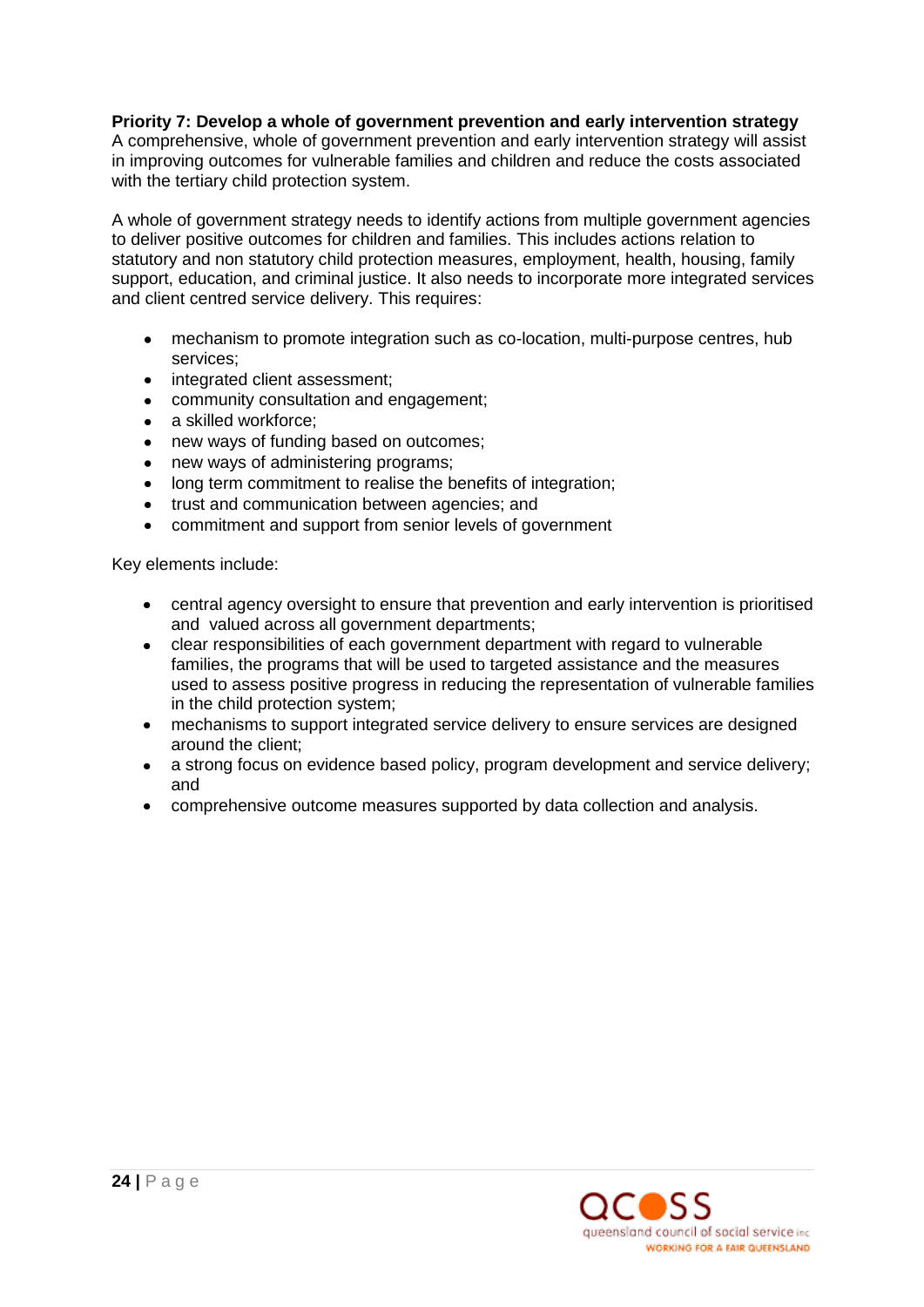# **Priority 8: Enhance government and non-government partnership processes**

Strong partnership between government and non-government organisations, including front line service providers, is vital to improving outcomes for families and children. Nongovernment service providers have critical on-the-ground knowledge, which should be used to improve service provision to vulnerable families. This requires the development of processes and mechanisms to enable non-government sector representatives to engage effectively with government in developing policy and programs. Partnership between the government and non-government sector will ensure that policies are coherent and programs are delivered in a cost-effective, flexible and transparent manner. Partnerships with the nongovernment sector need to be embedded through policy development, planning, program design and service delivery. Partnerships with the non-government sector should be included as a key performance measure in departmental senior executives" performance agreements.

Currently, the primary mechanism of engagement between government and the nongovernment sector is the Child Protection Partnership Forum. The Forum"s Terms of Reference defines it as a space where government and non-government agencies interact to develop strategies to address issues relating to the safety and well being of children. This forum does not effectively capitalise on the knowledge and expertise of the non-government sector or support innovative ideas and input. There needs to be a more effective way of capturing feedback and ideas and informing key decision makers.

A stronger partnership approach requires a multidisciplinary, intersectoral group to share their collective knowledge in the deliberation of strategic issues relating to child protection in Queensland and to make recommendations to the Queensland government on how to deliver the best care and support to Queenslanders. This group would:

- $\bullet$ provide advice to, and participate in, the decision making process with the Department of Communities on major strategic areas, including service planning, policy development and reform including innovative models of service delivery;
- develop and contribute to a multidisciplinary, intersectoral understanding of the issues facing the child safety system from government and non-government and community perspectives; and
- $\bullet$ tap into feedback and ideas from service delivery agencies involved in child protection activities including rural and regional services.

The group should include representatives from:

- Child Safety Services, including Child Safety Network Directors;  $\bullet$
- relevant government departments, including Aboriginal and Torres Strait Islander and  $\bullet$ Multicultural Affairs, Education, Training and Employment, Queensland Health, Premier and Cabinet and Housing and Public Works;
- relevant non-government peaks and service providers; and  $\bullet$
- independent institutions with expertise in prevention, early intervention, and family support

The group would require resources to undertake effective consultation and engagement with services on a regular basis. It should have a clear work plan and report directly to the Minister for the Department of Communities, Child Safety and Disability Services. Recommendation should be submitted to the Minister for consideration and timely response. Its activities should be transparent through the publication of an annual report presented to Parliament and made publicly available.

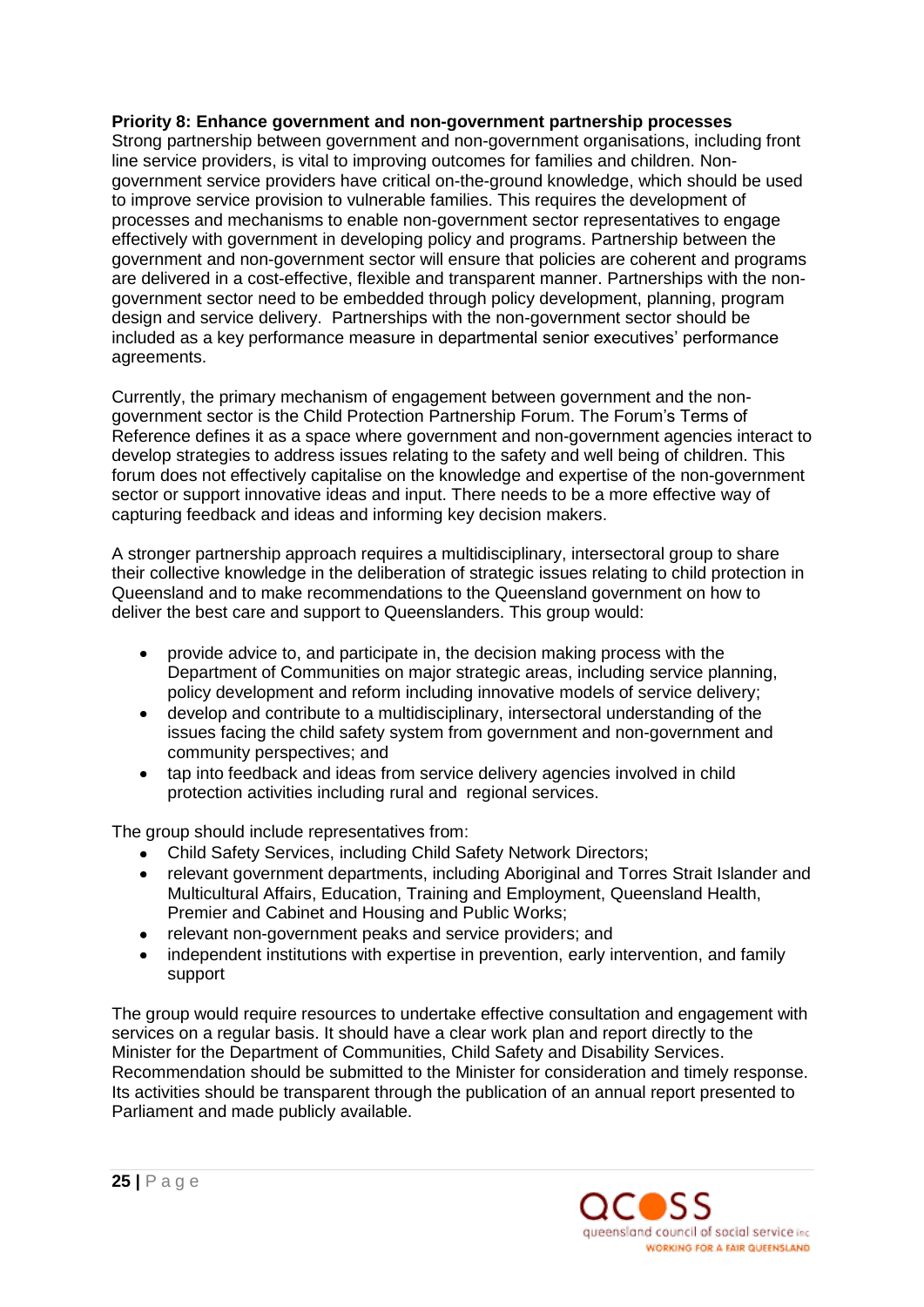# **Priority 9: Create a centre for excellence**

Evidence based best practice should be the cornerstone of any effective prevention and early intervention strategy aimed at improving outcomes for families and children and reducing reliance on costly crises interventions. There is a significant gap in the translation of evidence into practice in Queensland. There also needs to be a more systemic evaluation culture that enables good practice to be accessed and the elements of success embedded more widely.

To ensure that programs and services are best practice and cost effective requires access to information about the types of interventions that work and the ability to apply research into every day practice. A centre for excellence, similar to the Centre for Excellence in Outcomes for Families and Children (C4EO) model in the United Kingdom (C4EO 2012), will facilitate the application of best practice to policy makers, program managers and front-line services and staff.

C4EO fulfilled a demand from the early childhood development sector for an organisation to facilitate the translation of research evidence into practice i.e. acting as an "intermediary knowledge broker". There are the beginnings of a similar movement in the health industry in Australia through the establishment of "translational" units. Such organisations "act as a bridge between research and user communities. For example, they translate research accounts for practitioners, and can ensure that research findings are targeted at the right people, at the right time." (Nutley 2010).

The aim of a Queensland centre for excellence is to improve practice and strengthen prevention and early intervention service delivery channels to improve the lives and wellbeing of children and their families, particularly those who are the most vulnerable. It would do this by facilitating a culture of improvement through evaluation and a focus on applying "what really works". It would deliver:

- Improved outcomes for children and families;
- Improved collaboration between service providers and government and nongovernment agencies; and
- Cost efficiencies

A centre for excellence would translate validated research evidence into useable formats for practitioners; provide focused and tailored support to organisations and their practitioners to apply the evidence; fill a major gap in investment in practice improvement for child and family services in Queensland; and provide tools for evaluation of outcomes.

It would not undertake its own research. Instead it would focus on collecting, translating and disseminating the findings of validated relevant research in useable and practical formats to practitioners. It would incorporate elements of the C4EO model including the sector-led tailored "peer to peer" support service. This service utilises experts from the sector to work with organisations to strengthen their programs and service delivery models based on best practice (several best practice examples identified by C4EO can be found in Appendix D).

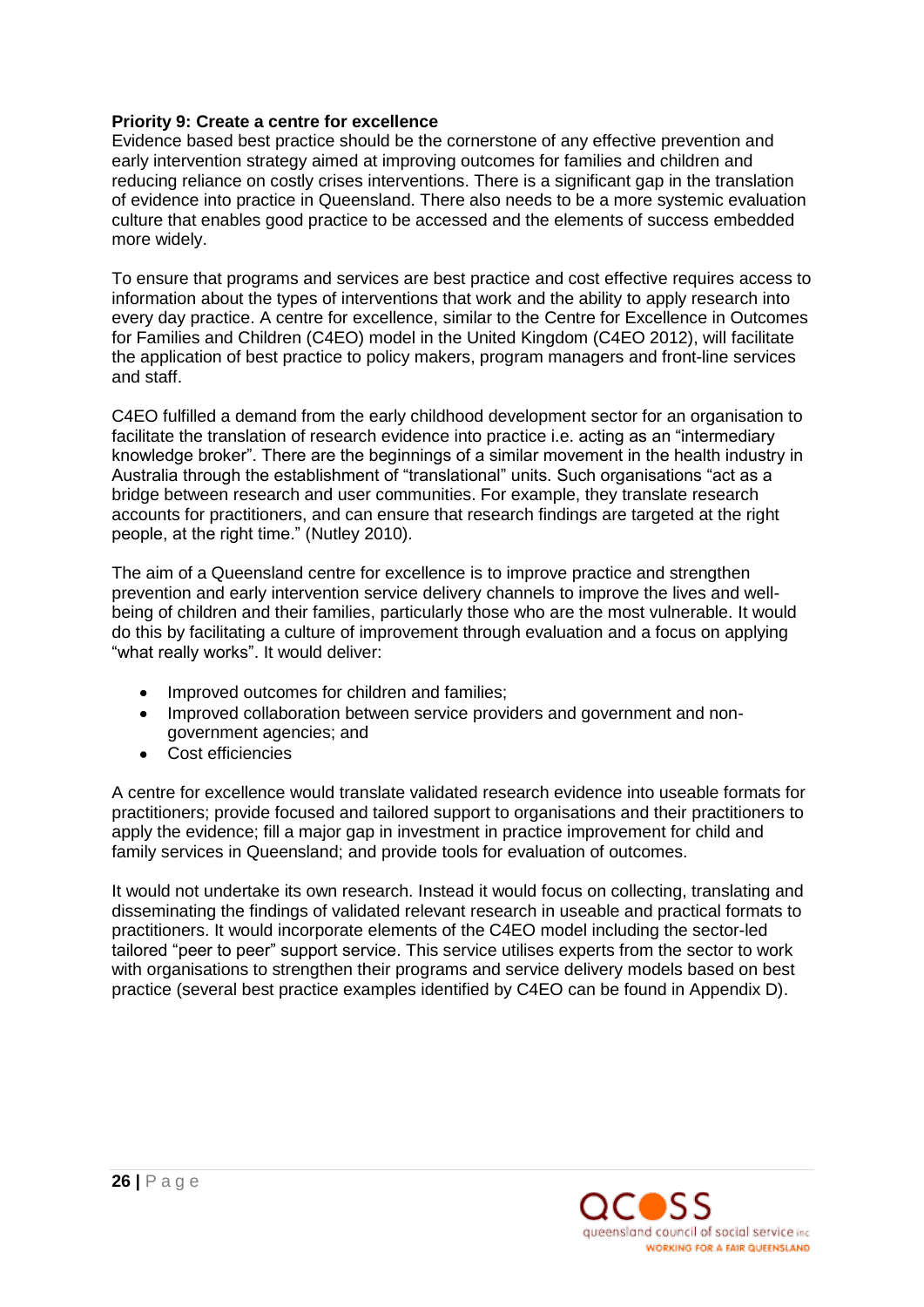| Variables within the child                 | Interactional or parenting<br>variable                            | <b>Parental history and current</b><br>functioning            | Family functioning, socio-demographic,<br>community, and societal factors |
|--------------------------------------------|-------------------------------------------------------------------|---------------------------------------------------------------|---------------------------------------------------------------------------|
| Genetic predispositions                    | Lack of sensitivity or attunement to<br>infant's cries or signals | Parental mental illness, character<br>disorder, or depression | Chronic unemployment                                                      |
| Various chromosomal and other<br>disorders | Negative affect toward child                                      | Serious medical condition                                     | Inadequate income/housing                                                 |
|                                            |                                                                   |                                                               | Frequent moves/ no telephone                                              |
| Central nervous system<br>abnormalities    | Lack of vocalization to child<br>Little eye-eye contact           | Parent is incoherent, confused or<br>dissociated              | Education of less than completion of 1th<br>grade                         |
| Very low birth weight/<br>prematurity      | Negative attributions toward child                                | History of developmental delay                                | Single teenage parent                                                     |
| Failure-to-thrive/ feeding                 | Lack of parenting knowledge                                       | History of criminal or young<br>offenders record              | Violence reported in the family                                           |
| difficulties                               | Neglect of child's physical, medical<br>and emotional needs       | Older child is or has been in foster                          | Severe family dysfunction and/or instability                              |
| Developmental delays                       |                                                                   | care                                                          | Lack of support/ isolation                                                |
| Congenital abnormalities/                  | Very punitive discipline                                          | Mother experienced loss of                                    | Recent life stresses (death, job loss,                                    |
| illnesses                                  | Lack of encouragement for child's                                 | previous child                                                | immigration)                                                              |
| Very difficult temperament/                | development                                                       | Alcohol and drug abuse                                        | Neighbourhood problems and community                                      |
| extreme crying and irritability            | Physical, emotional, and sexual<br>abuse                          | Background or severe abuse,                                   | violence                                                                  |
| Very lethargic/ nonresponsive              | Removal into foster care                                          | neglect, or loss in childhood that is<br>unresolved           | Stressful life events and daily "hassles"                                 |
| Low or high muscle tone                    |                                                                   |                                                               | Violent television and video games available                              |
| Resists holding/ hypersensitive            |                                                                   | Other loss or trauma                                          | for child                                                                 |
| to touch                                   |                                                                   |                                                               | Size of family and birth order                                            |

# **Appendix A: Table 1: Types of risk factors that contribute to poor outcomes in children (Source: Landy and Menna 2006)**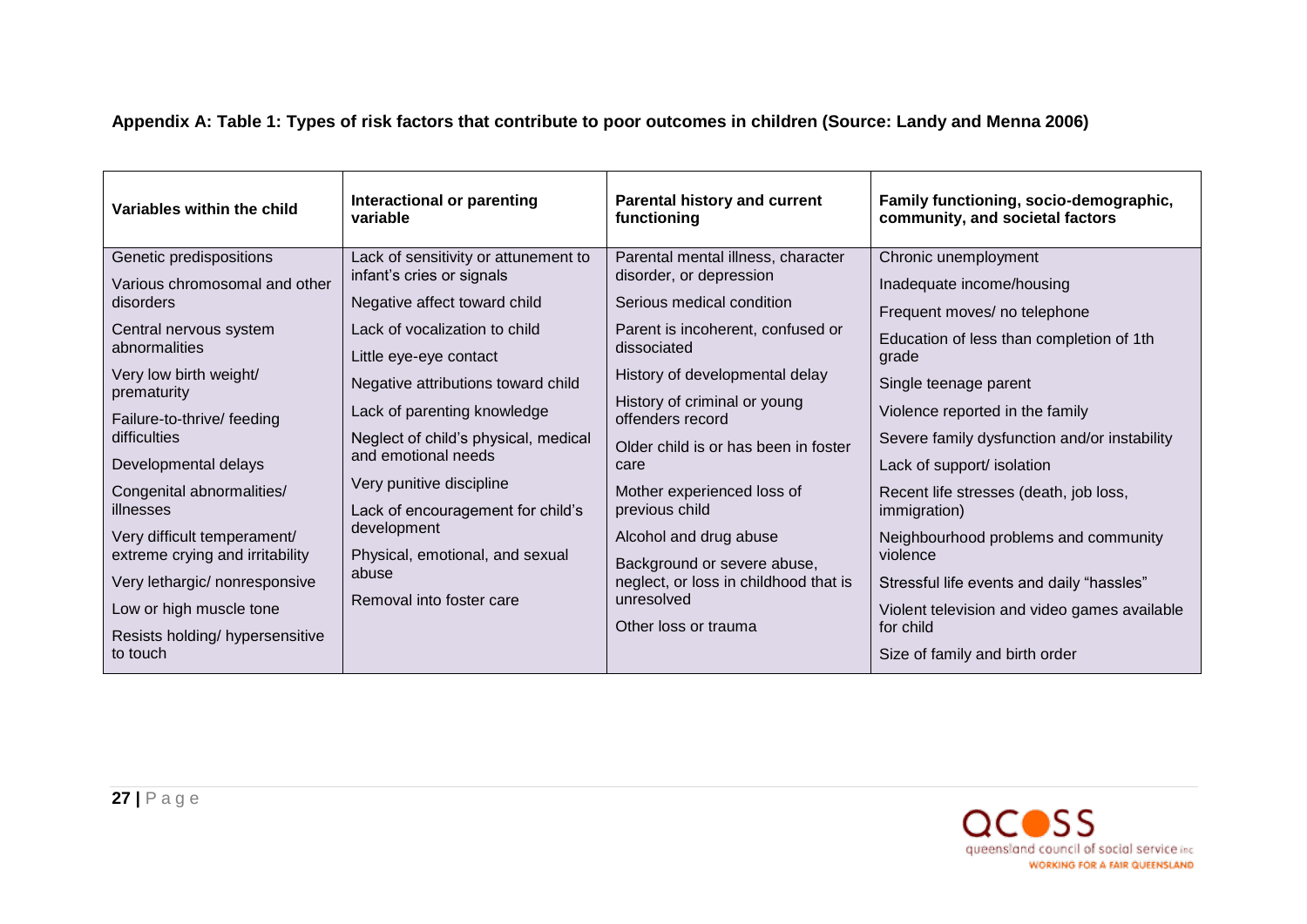## **Appendix B: Early childhood education and care (ECEC) services in Queensland**

*Long Day Care/Kindergarten/Occasional and limited hours care services* Long day care centres are available for children from birth to school age. Kindergarten is available for children who turn four by June 30 in the year they participate in kindergarten. Occasional and limited hours care services offer care on a casual basis. All early childhood education and care services charge a fee but subsidies exist for low income families.

Families may be eligible for Child Care Benefit if their child attends approved or registered care needed to meet the income test and satisfy work, study or training commitment requirements. Most families using approved child care receive the Child Care Benefit as a fee reduction at the time they pay their fees. Some receive it as a lump sum at the end of the year.<sup>1</sup> As of July 2012, parents were eligible for a benefit of \$3.90 per hour up to \$195 per week for a single child.<sup>1</sup>

Families who are working, studying or training are also eligible for the Child Care Rebate, which assists families with out-of-pocket child care costs. The Child Care Rebate is not income tested but to receive the Child Care Rebate you must claim the Child Care Benefit. The Child Care Rebate offers parents a rebate of 50 percent of out-of-pocket child care costs, up to \$7500 per child per year in 2012-2013.

## *Early Years Centres*

Early Years Centres are defined as 'one-stop-shops' for children and families where they can access integrated early childhood education and care, parenting and family support, and selected health services. The centres provide a range of services for families expecting a child and those with children aged up to eight years. Early Years Centres are funded by the state government but operated by non-government organisations. There are currently four centres operating in Queensland in Browns Plains, Caboolture, Cairns and Gold Coast (North).

# *Children and family centres*

Children and family centres provide early childhood education and care, parenting and family support and child and maternal health services for Aboriginal and Torres Strait Islander families with children from birth to 8 years of age. Children and family centres are funded in partnership between the Queensland and Australian Governments. Ten children and family centres will be established across the state by mid 2014. Children and family centres operate in Cairns, Doomadgee, Ipswich, Logan, Mackay, Mareeba, Mornington Island, Mount Isa, Palm Island and Rockhampton.

#### *Early Years Health and Wellbeing Program*

The Early Years Health and Wellbeing Program provides families of Prep-year children with a range of services and support in the Ipswich and Mackay areas. Services are provided onsite at participating schools by identifying the needs of Prep-year children and then working with their families to refer them to relevant health and other support services. The program also provides support to vulnerable families to improve child health and development outcomes.

# *Playgroups*

Playgroups are groups of parents, grandparents, caregivers and children who come together to provide opportunities for children to play and interact. Playgroups are generally for children aged from birth to school age, offering them a stimulating learning environment and opportunities to support a child"s development. Sessions are usually held once a week for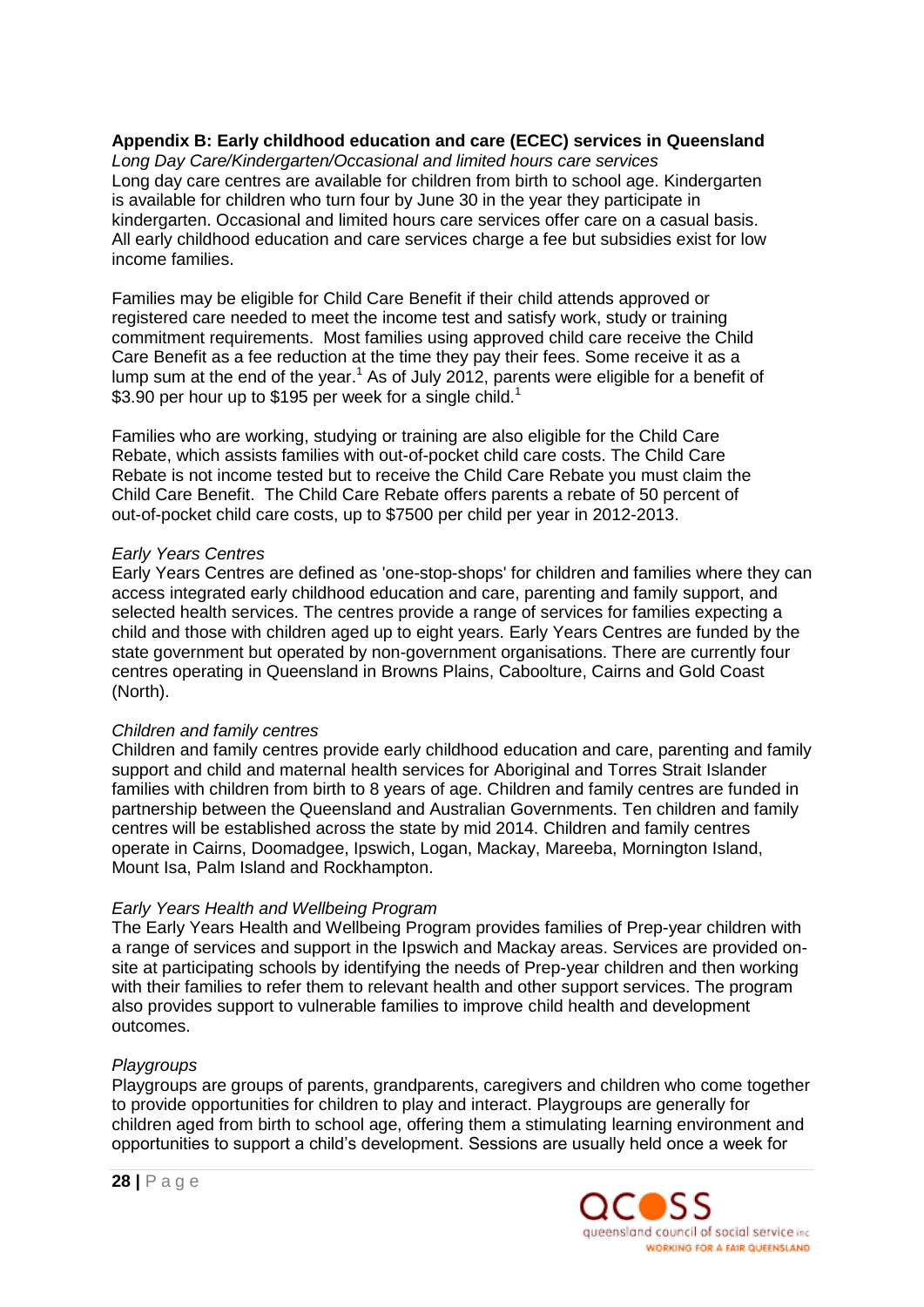two hours in venues such as community and neighbourhood centres, church halls, kindergarten services or homes. Currently some 1000 playgroups operate in Queensland. This includes playgroups for vulnerable parents or caregivers; culturally diverse families; and communities and children with disabilities.

# *Remote Area Aboriginal and Torres Strait Islander Child Care (RAATSICC)*

The RAATSICC program was established in 1991 to deliver early childhood education and care and family support services in remote Aboriginal and Torres Strait Islander communities within the North Queensland and Far North Queensland Regions. The RAATSICC Program provides funding for a range of child care and family support services through 31 Indigenous community organisations in communities in North Queensland and Far North Queensland.

# *Child and Family Support Hubs*

There are 25 Child and Family Support Hubs located across Queensland. They provide activities for families with young children including wrap-around family support services. Child and Family Support Hubs provide links to or delivery of early childhood education and care services and a range of child and family support services, such as parenting education, family support, child health services, resource libraries, information and referral services and pre-post natal health care.

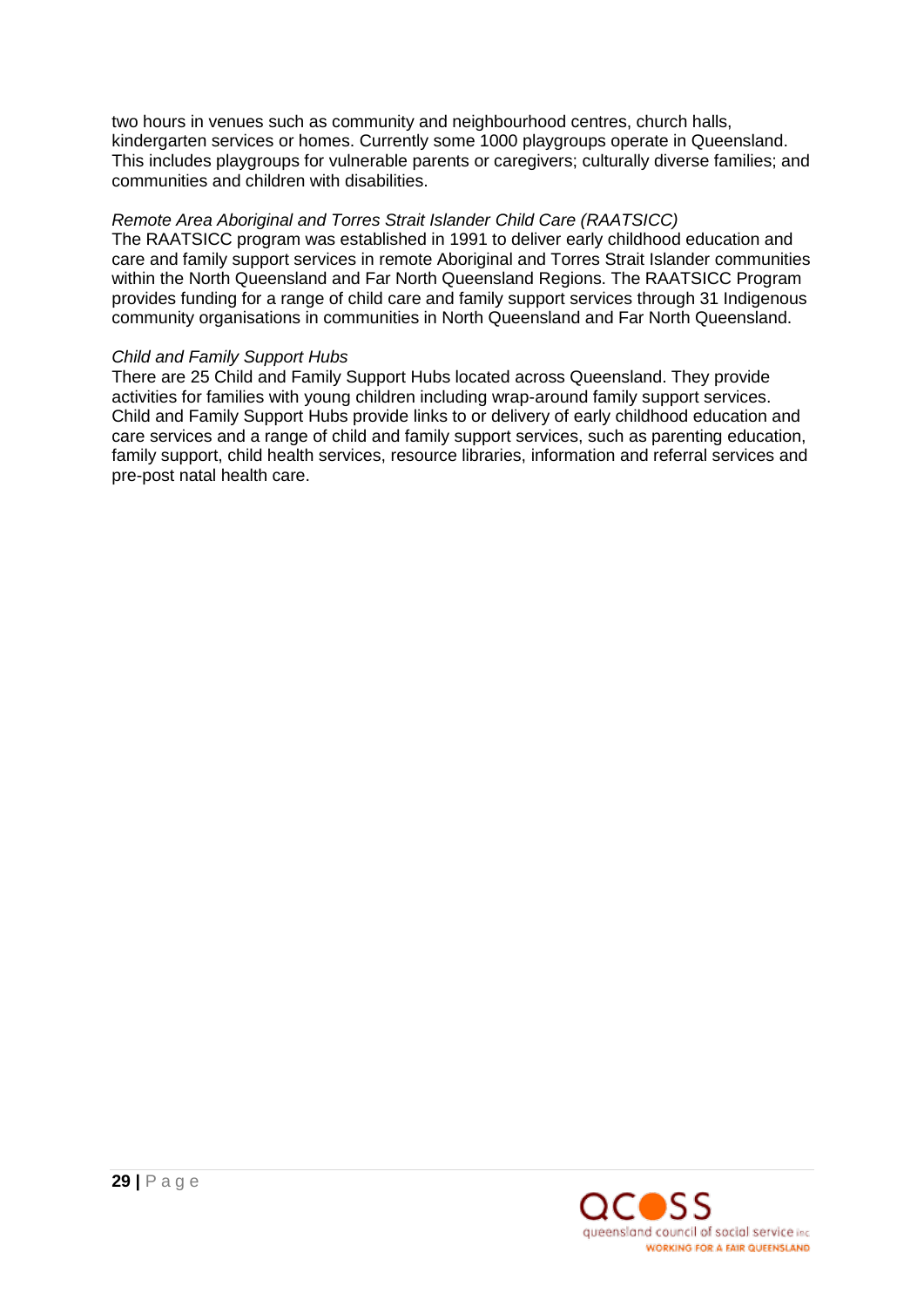# **Appendix C: Intensive family support services in Queensland**

*Referral for Active Intervention (RAI)*

This program includes six large and four medium lead organisations, which are funded to provide services to families in distinct geographical regions. Families are referred to the program from Child Safety Services or directly from officers from Queensland Health or the Department of Education, Training and Employment as a result of concern for the safety and wellbeing of children in their care.

Large lead organisations are funded to support 270 families per year and medium leads 120 families per year. Services include family counselling, family therapy and mediation, family household management skills, parenting skills development, links to specialist services and supports (mental health and DV). Participation is voluntary.

RAI is currently operating in Cairns, Rockhampton, Caboolture/Deception Bay/ Redcliffe, Ipswich, Loganlea/Beenleigh/Eagleby, Inala Goodna, Townsville, South Burnett, Toowoomba and Gold Coast (Department of Communities 2010b).

# *Helping out Families (HoF)*

This program offers intensive family support services to families referred to it by Child Safety Services (changes to the model have been put in place to allow referrals directly from police, health and education). Referred families are provided with 40 to 100 hours of support services provided either by an Intensive Family Support Service or other service. Support services include practical in-home support, brokerage funds to provide access to relevant services, access to an enhanced version of the Health Home Visiting (HHV) program for new mothers (run by Queensland Health) and domestic and family violence services. Participation is voluntary. HoF is currently operating in Gold Coast (South), Logan and Eagleby/Beenleigh/Nerang (Department of Communities 2010b).

# *Aboriginal and Torres Strait Islander Family Support Service (ATSIFSS)*

11 Indigenous community controlled organisations are funded to provide early intervention and prevention services and some statutory child protection work to Aboriginal and Torres Strait Islander families. While referrals can come from Child Safety they can also come from officers from the Department of Education, Training and Employment (DETE) or Queensland Health (QH).

# *Family Intervention Services (FIS)*

FIS has been developed over the past five years to become a state-wide program supplying support and reunification services to families in contact with the child protection system. As this service provides support to families of children and young people under 18 years, subject to ongoing child protection statutory intervention where the child or young person is living in an out-of-home placement or in the family home, this is not an early intervention. In 2011-12 FIS services were operating in 50 regions such that every Child Safety Service Centre (CSSC) has access to a FIS service.

# *Fostering Families (FF).*

This new service is an election commitment from the incoming LNP government. The program will provide intensive family support services to vulnerable families in Brisbane South, Toowoomba and Maryborough.

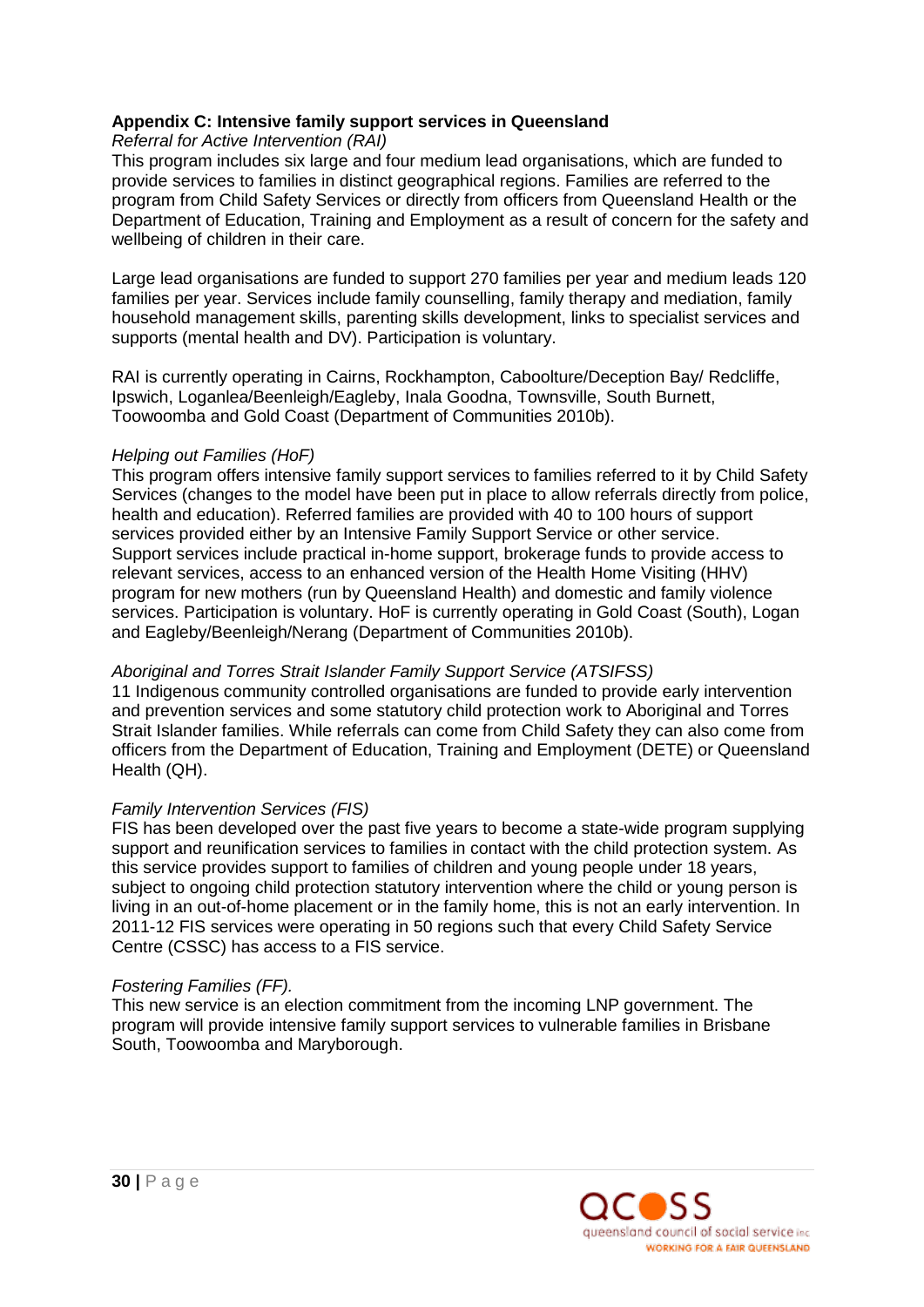# **Appendix D: Examples of C4EO practice evaluations**

*Parents as First Teachers (PAFT)*

**Background***:* Parents as First Teachers is a parenting program specifically aimed at underthrees who do not have access to education services. The program is offered universally with no formal referral process to avoid stigmatisation. The program is designed to engage and empower vulnerable families to better participate in their child"s development and learning as well as identify any special needs and link families to relevant supports amongst others.

**Outcomes***:* Parental outcomes included increased confidence in parents, reduced social isolation, increased enjoyment of child"s development and increased knowledge of child development and needs.

**Cost***:* 60 children benefited from this initiative at a cost of £17,550 2009-2010. This equates to £292 per child per year.

**Find out more**: [www.c4eo.org.uk/themes/earlyintervention/vlpdetails.aspx?lpeid=131](http://www.c4eo.org.uk/themes/earlyintervention/vlpdetails.aspx?lpeid=131)

## *Family Nurse Partnership (FNP) program*

**Background:** The Family Nurse Partnership program is an evidenced based, intensive nurse-led prevention and early intervention program for vulnerable first time young parents and their children. The program is voluntary, begins in early pregnancy and consists of frequent structured home visits until the child is 2 years old. The program aims to improve antenatal health, child health and development and the economic self-sufficiency of the family.

**Outcomes**: 30 years of research evidence from three randomised control trials in the USA has shown it to have positive effects from pregnancy through to the time children are 15 years old. The most persuasive effects were those relating to maternal life course and better financial status.

**Cost:** 190 parents and children supported at a cost of £885 per intervention or £60 per week per parent and child.

**Find out more**: [www.c4eo.org.uk/themes/poverty/vlpdetails.aspx?lpeid=219](http://www.c4eo.org.uk/themes/poverty/vlpdetails.aspx?lpeid=219)

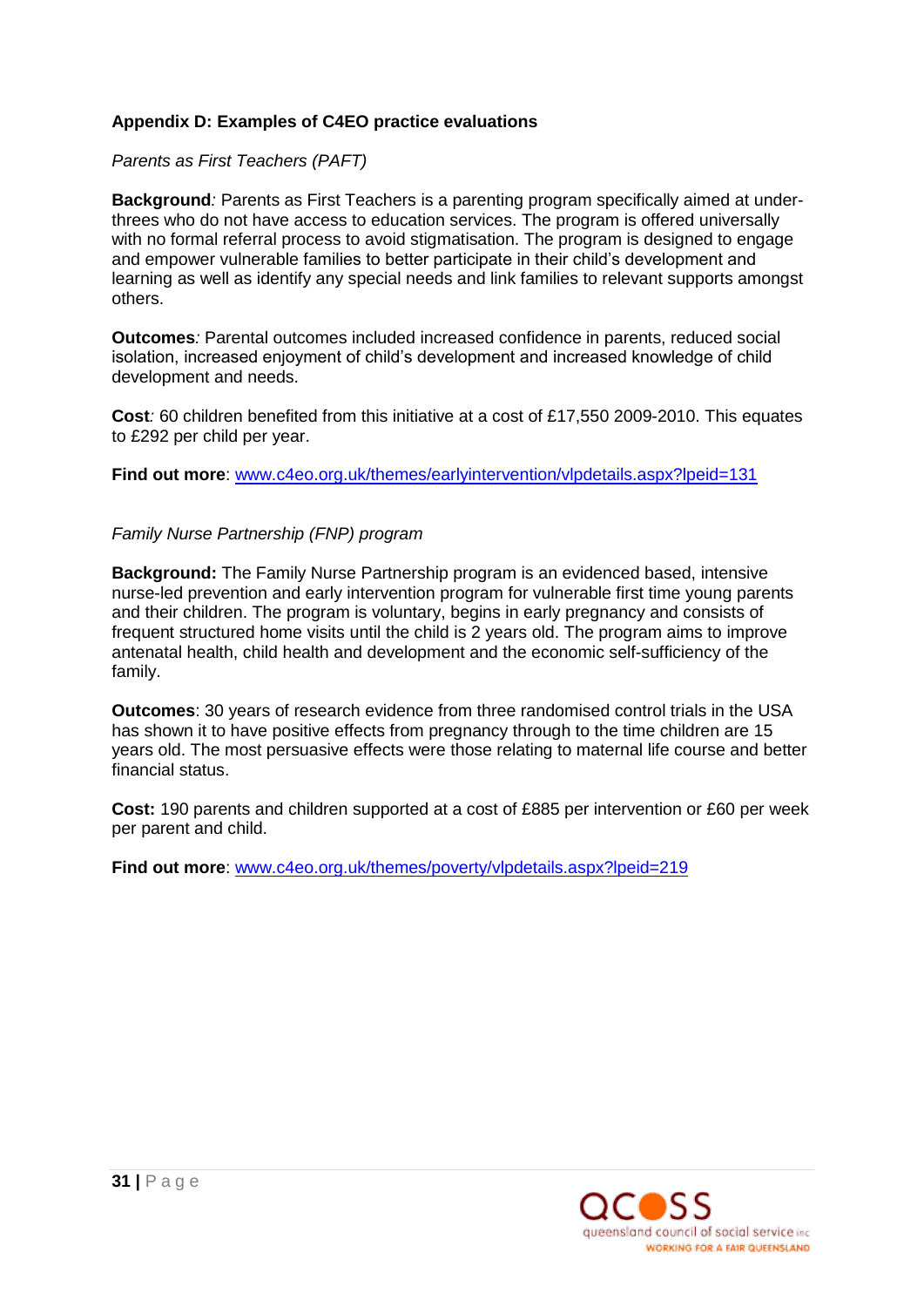# **References**

- Australian Institute for Family Studies (AIFS) 2012. *The economic costs of child abuse and neglect.* Australian Institute of Family Studies June 2012 <http://www.aifs.gov.au/cfca/pubs/factsheets/a142118/index.html>
- Australian Institute of Health and Welfare Studies (AIHW) 2008. *Homeless people in SAAP. SAAP National Data Collection annual report,* SAPP NDCA report series 12 Cat no HOU 185, Canberra.
- Carneiro, P. & Heckman, J. 2003. Human Capital Policy NBER Working Paper No. 9495. February 2003. <http://www.econstor.eu/bitstream/10419/20066/1/dp821.pdf>
- Centre for Community Child Health 2008. *Rethinking School Readiness* Policy Brief No 10 2008. [http://www.rch.org.au/emplibrary/ccch/PB10\\_SchoolReadiness.pdf](http://www.rch.org.au/emplibrary/ccch/PB10_SchoolReadiness.pdf)
- Centre for Community Child Health and Telethon Institute for Child Health Research 2009. A Snapshot of Early Childhood Development in Australia – AEDI National Report 2009, Australian Government, Canberra.
- Centre for Excellence in Outcomes for Children and Young People (C4EO) 2012. *C4EO: for the sector, from the sector*. [http://www.c4eo.org.uk/.](http://www.c4eo.org.uk/)
- Commission of Child and Young Person and the Child Guardian (CCYPCG) 2012. *Child Concern Reports, Notifications and Substantiations.*  [http://www.ccypcg.qld.gov.au/reportsCP/effective-assessment/trends-in-rates-of-Child-](http://www.ccypcg.qld.gov.au/reportsCP/effective-assessment/trends-in-rates-of-Child-Concern-Reports-Notificationsand-Substantiations.aspx)[Concern-Reports-Notificationsand-Substantiations.aspx](http://www.ccypcg.qld.gov.au/reportsCP/effective-assessment/trends-in-rates-of-Child-Concern-Reports-Notificationsand-Substantiations.aspx)
- Council of Australian Governments 2009. *Protecting Children is Everyone's Business: National Framework for Protecting Australia's Children 2009–2020*. Commonwealth of Australia: Canberra.
- de Barros, R., Olinto, P., Lunde, T. and Carvalho, M. 2011. "The Impact of Access to Free Childcare on Women's Labor Market Outcomes: Evidence from a Randomized Trial in Low-income Neighborhoods of Rio de Janeiro" Prepared for the 2011 World Bank Economists" Forum March, 2011
- Department of Communities 2010a. *Referral for Active Intervention Initiative: A three-year evaluation report*.
- Department of Communities 2010b. *Helping Out Families: Specialist Referral Officer, Program Specification*. September 2010.
- Department of Education, Training and Employment (2011). *Queensland Annual Report 2011 on Bilateral Agreement on Achieving Universal Access to Early Childhood Education*.
- Dickerson, A. and Popli, G. 2012. *Persistent poverty damages young children's cognitive development: Evidence from the UK Millennium Cohort Study*. CLS Cohort Studies Working paper 2012/2 June 2012 [http://www.cls.ioe.ac.uk/shared/get](http://www.cls.ioe.ac.uk/shared/get-file.ashx?itemtype=document&id=1436)[file.ashx?itemtype=document&id=1436](http://www.cls.ioe.ac.uk/shared/get-file.ashx?itemtype=document&id=1436)
- Gilbert, R., Spatz Widom, C., Browne, K., Fergusson, D., Webb, E., & Janson, J. 2009. "Burden and consequences of child maltreatment in high-income countries" in *The Lancet*. 373, pp. 68 - 81.
- Higgins, D., Bromfield, L. and Richardson, N. "Child abuse prevention: what works? The effectiveness of home visiting programs for preventing child maltreatment" in *National Child Protection Clearing House Research Brief*, no 2, 2006.
- Homel, R., Freiberg, K., Lamb, C., Leech, M., Carr, A., Hampshire, A., Hay, I., Elias, G., Manning, M., Teague, R. and Batchelor, S. *The Pathways to Prevention Project: The first five years 1999 – 2004*. Sydney: Mission Australia and the Key Centre for Ethics, Law, Justice and Governance, Griffith University.
- Landy, R. and Menna, M. 2006. *Early intervention with multi-risk families: an integrative approach*. Baltimore: Paul. H. Brookes Publishing Company:
- Meredith, V. and Price-Robertson, R. 2011. *Alcohol misuse and child maltreatment* National Child Protection Clearing House (NCPC) Practice Brief, December.

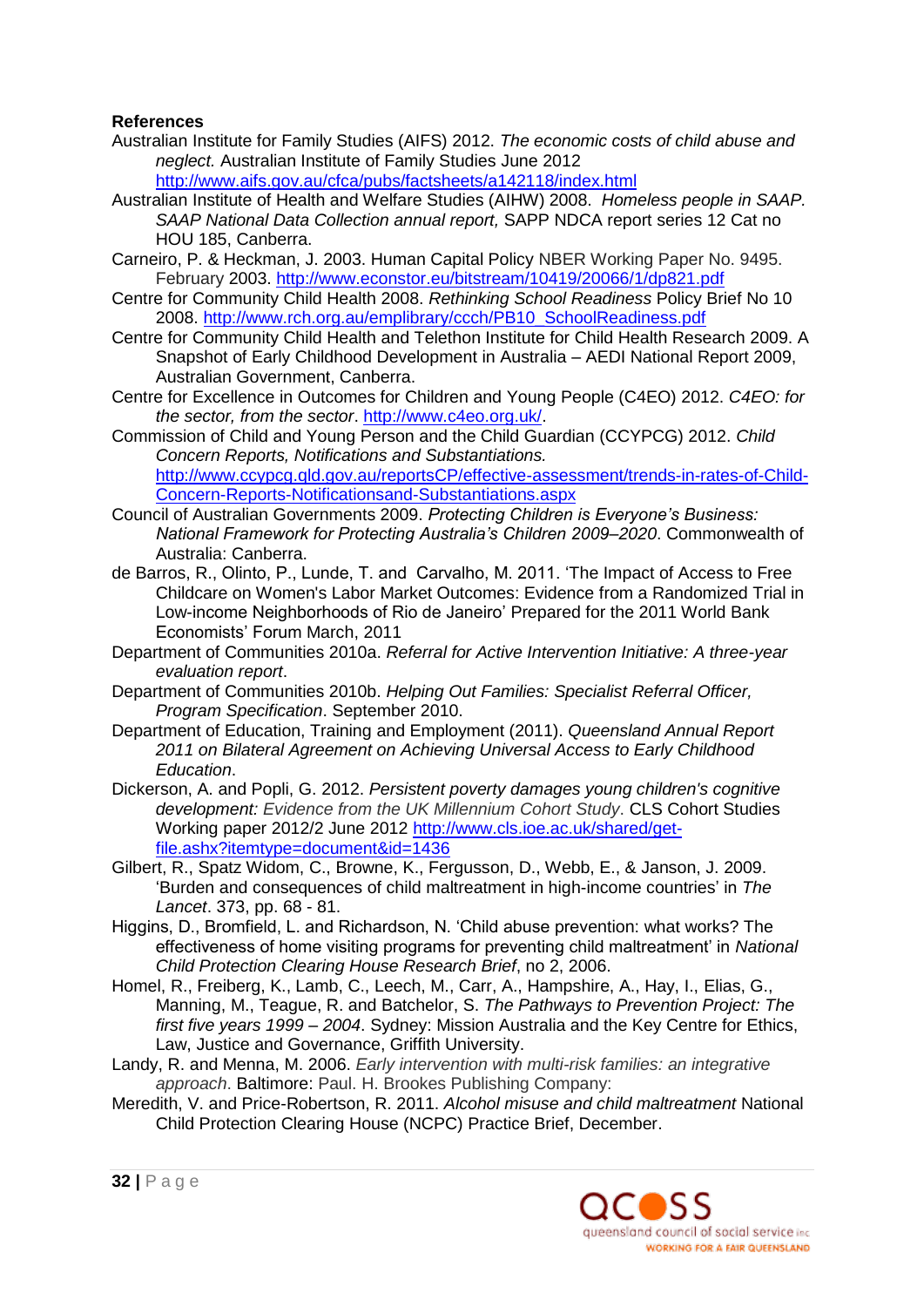- Moore, T. 2011 "Intensive home visiting for disadvantaged children: What works?" Presentation to the Australian Research Alliance for Children And Youth (ARACY) 2011 Forum, University of New South Wales, Sydney, 26 May 2011. [http://www.aracy.org.au/cmsdocuments/1-Dr\\_Tim\\_Moore.pdf](http://www.aracy.org.au/cmsdocuments/1-Dr_Tim_Moore.pdf)
- Mustard, F. *Investing in the Early Years: Closing the gap between what we know and what we do*. Adelaide: Department of Premier and Cabinet [http://www.thinkers.sa.gov.au/lib/pdf/Mustard\\_Final\\_Report.pdf](http://www.thinkers.sa.gov.au/lib/pdf/Mustard_Final_Report.pdf)
- NSW Department of Community Services (DOCS) 2005. *Effective components of home visiting programs.* Research to Practice Notes. November 2005. [http://www.community.nsw.gov.au/docswr/\\_assets/main/documents/researchnotes\\_ho](http://www.community.nsw.gov.au/docswr/_assets/main/documents/researchnotes_home_visiting.pdf) [me\\_visiting.pdf](http://www.community.nsw.gov.au/docswr/_assets/main/documents/researchnotes_home_visiting.pdf)
- NSW Department of Community Services (DOCS) 2008 *Prevention and early intervention update – trends in recent research*. Research Report June 2008. [http://www.community.nsw.gov.au/docswr/\\_assets/main/documents/research\\_earlyinte](http://www.community.nsw.gov.au/docswr/_assets/main/documents/research_earlyintervention.pdf) [rvention.pdf](http://www.community.nsw.gov.au/docswr/_assets/main/documents/research_earlyintervention.pdf)
- Nutley, S. 2010. *Evidence-informed practice: Using research to improve services for children and young people.* Paper for CES seminars on Developing evidence informed practice for children and young people: the "why and the what", October 2010
- Olds, D., Kitzman, H., Cole, R., Hanks, C., Arcoleo, K., Anson, E., Luckey, D., Knudtson, M., Henderson, C Jr., Bondy, J. and Stevenson, A. 2010 "Enduring effects of prenatal and infancy home visiting by nurses on maternal life course and government spending: follow-up of a randomized trial among children at age 12 years" in *Archives of Pediatrics & Adolescent Medicine*. 164, 5, pp. 419-24.
- Orima Research 2008. *A report on research to support the development of the Homelessness White Paper,* commissioned by the Department of Families, Housing, Community Services and Indigenous Affairs*.*
- PwC Australia 2011 *A practical vision for early childhood education and care*. PwC Australia [http://www.pwc.se/sv\\_SE/se/offentlig-sektor/assets/a-practical-vision-for-early](http://www.pwc.se/sv_SE/se/offentlig-sektor/assets/a-practical-vision-for-early-childhood-education-and-care.pdf)[childhood-education-and-care.pdf](http://www.pwc.se/sv_SE/se/offentlig-sektor/assets/a-practical-vision-for-early-childhood-education-and-care.pdf)
- Sanson, A., Havighurst S. and Zubrick, S. 2011. 'The Science of Prevention of Children and Youth" in *Australian Review of Public Affairs*. 10, 1, pp. 79 – 93.
- Sims, M. 2011. *Early childhood and education services for Indigenous children prior to starting school* Resource sheet no. 7 for the Closing the Gap Clearinghouse[.http://www.aihw.gov.au/closingthegap/documents/resource\\_sheets/ctgc](http://www.aihw.gov.au/closingthegap/documents/resource_sheets/ctgc-rs07-updated.pdf) [-rs07-updated.pdf.](http://www.aihw.gov.au/closingthegap/documents/resource_sheets/ctgc-rs07-updated.pdf)
- Steering Committee for the Review of Government Service Provision (SCRGSP) 2012, *Report on Government Services 2012*, Productivity Commission, Canberra.
- Swan, B. 2012 *Statement of Witness*. Queensland Child Protection Commission of Inquiry.
- Taylor, M. and Edwards, B. 2012. *The influence of unstable housing on children's wellbeing and development: Evidence from a national longitudinal study*. Australian Institute of Family Studies.
- Taylor, P., Moore, P., Pezzullo, L., Tucci, J., Goddard, C. and De Bortoli, L. (2008). *The Cost of Child Abuse in Australia*, Australian Childhood Foundation and Child Abuse Prevention Research Australia: Melbourne.
- Tilbury, C. 2012 *Intensive Family-Based Support Services for Aboriginal and Torres Strait Islander Children and Families: A background paper*. SNAICC and Griffith University
- Victoria Ombudsman 2009. *Own motion investigation into the Department of Human Services Child Protection Program*. Melbourne: Victoria Ombudsman.

Viljoen, R. 2010 "Prevention and early intervention – the Helping Out Families Initiative", *CDFVRe@der.* 9, 1, September, pp. 3-4.

<http://www.noviolence.com.au/public/reader/readersep2010.pdf>

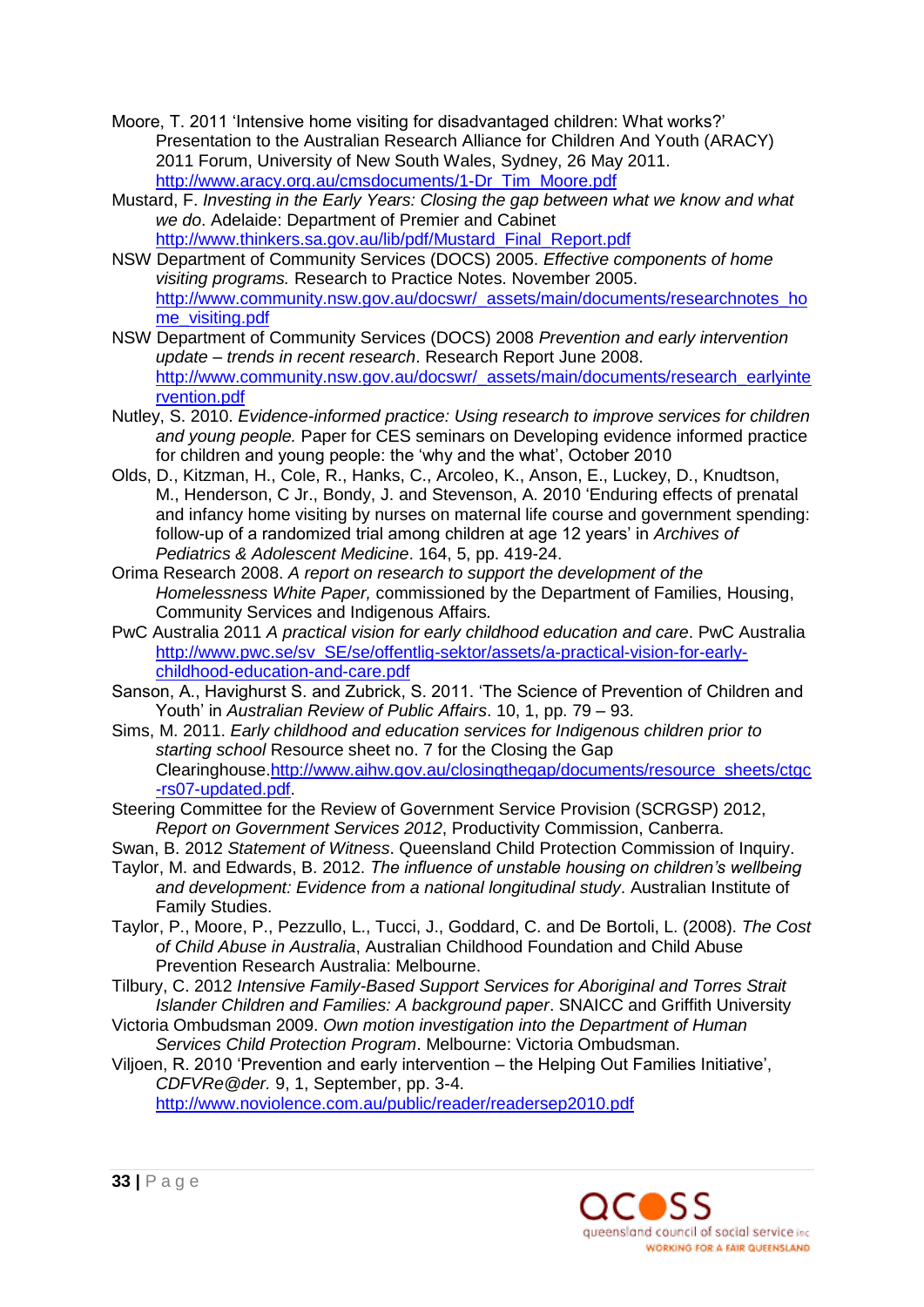Watson, J., White, A., Taplin, S., and Huntsman, L. (2005). *Active engagement of families in early intervention programs*. Sydney, NSW: NSW Department of Community Services (DoCS), Centre for Parenting & Research. Campbell and Ramey 2002

Whiteford, P. 2009. *Family Joblessness in Australia*. Social Inclusion Unit of the Department of the Prime Minister and Cabinet. January 2009.

Zagorsky, J., Schlesinger, M. and Sege, R. 2010. "What Happens to Child Maltreatment When Unemployment Goes up?" [American Academy of Pediatrics \(AAP\).](http://www.aap.org/) 2010 National Conference and Exhibition (NCE), San Francisco, 3 October 2010.